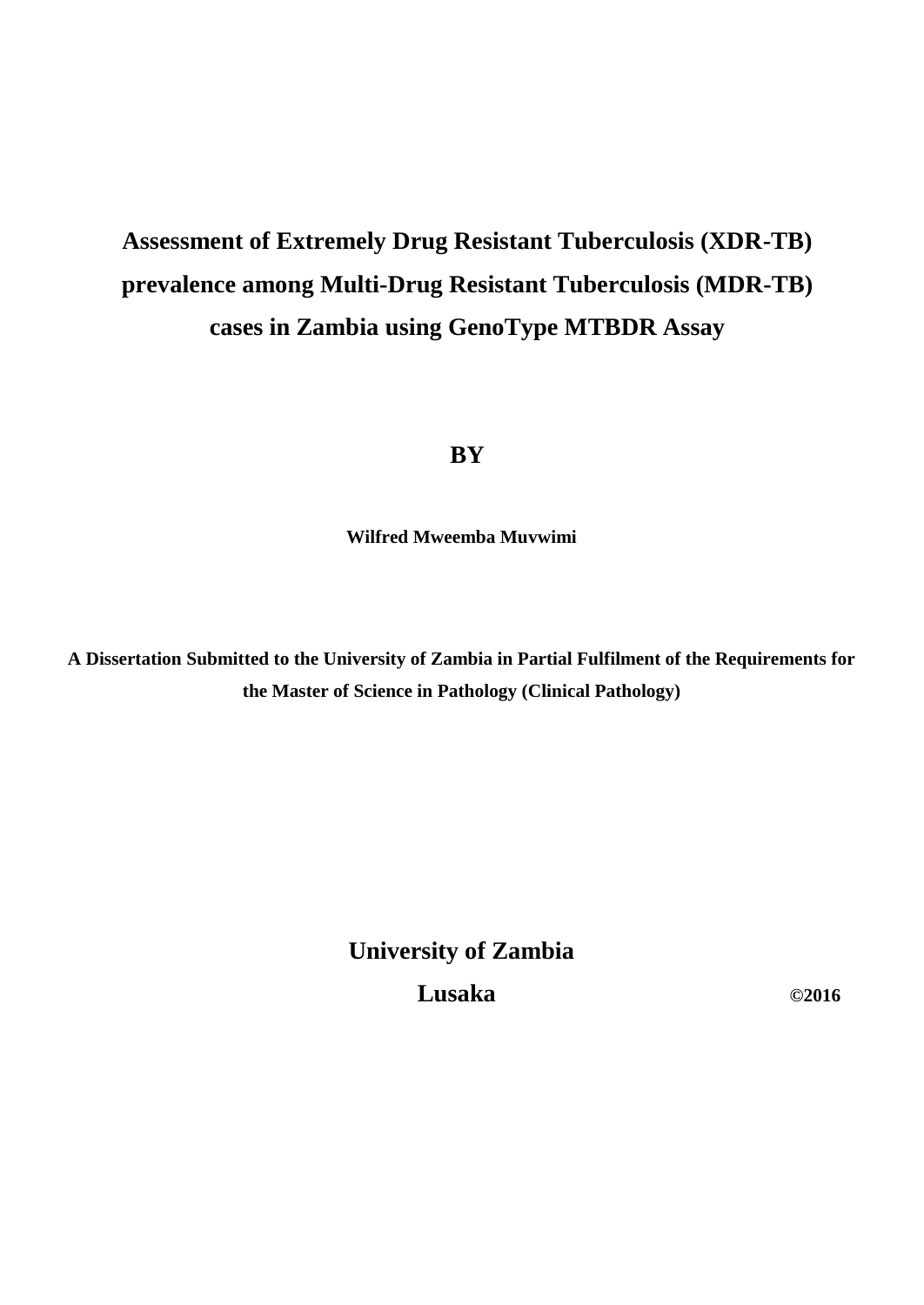#### <span id="page-1-0"></span>**ABSTRACT**

Tuberculosis (TB) remains a global public health problem that claims millions of lives every year. The emergence of drug resistant tuberculosis has been recognised as the major threat to the control of TB. The first most important drug resistant TB is the Multi-drug resistant tuberculosis (MDR-TB).

We carried out a retrospective study of 113 MDR-TB isolates stored from 2008 to 2015 to determine the presence of Extremely Drug Resistant Tuberculosis (XDR-TB). These isolates were retrieved from the three TB culture laboratories of Zambia ((Tropical Diseases Research Centre (TDRC), University Teaching Hospital (UTH) and the Chest Diseases Laboratories (CDL)).

A total of 113 MDR-TB isolates were subjected to GenoType MTBDR*sl*  assay to detect any mutations associated with resistance to fluoroquinolones, aminoglycosides-capreomycin and ethambutol.

Out of the 113 MDR-TB Isolates, one isolate had mutation at *gyrA* and rrs MUT1 with absence of rrs WT1. The isolate belonged to a 22 year old female MDR-TB patient who was attended to at a local clinic with resistance to Streptomycin, Isoniazid, Ethambutol and Rifampicin. One other isolate showed mutation in the *gyrA* region only. This was an MDR-TB male patient aged 38 years who was also earlier diagnosed with resistance to Streptomycin, Isoniazid, Ethambutol and Rifampicin. No mutations were observed in about 111 (98.2%) isolates.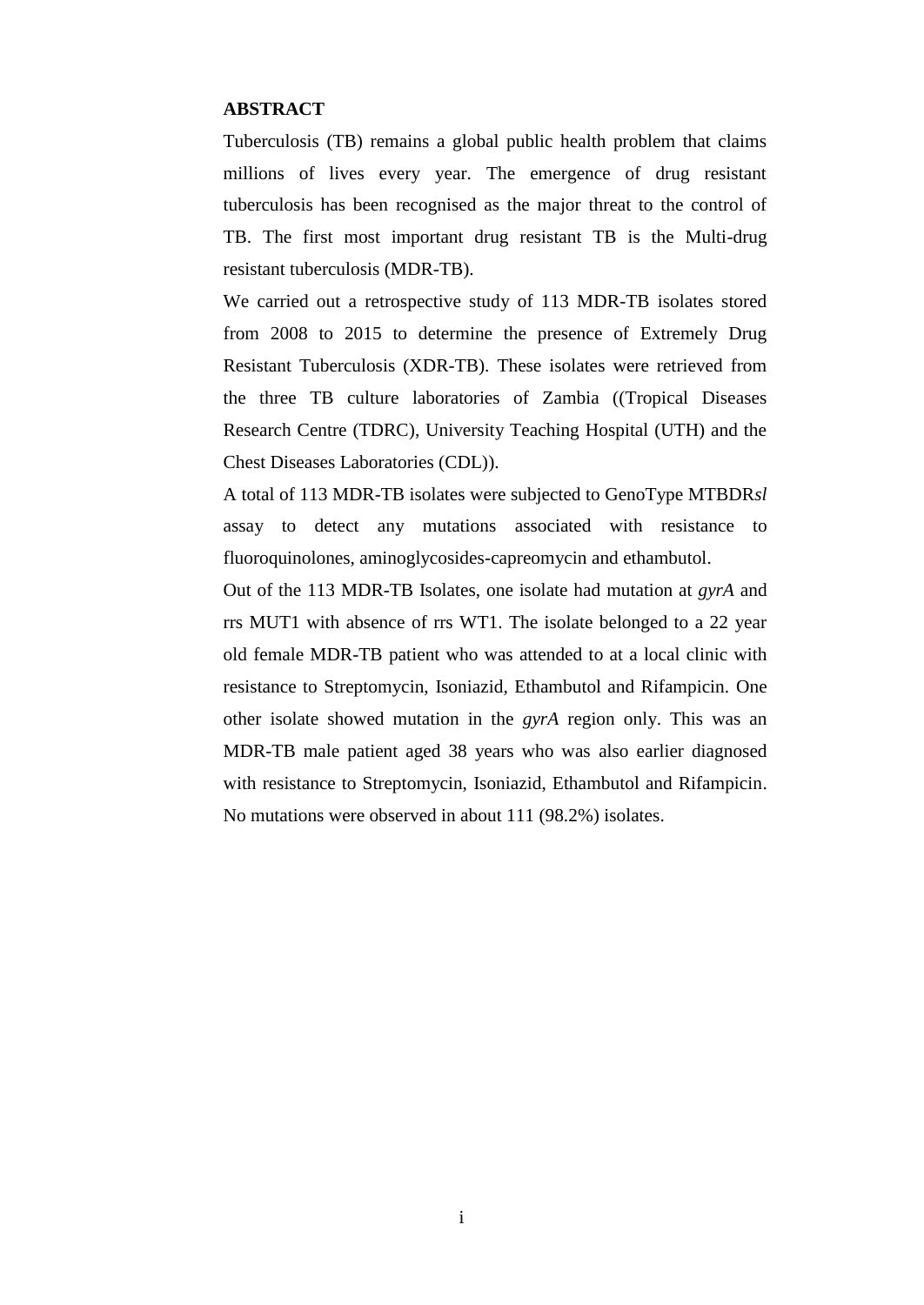## <span id="page-2-0"></span>**Declaration**

I, Mweemba Muvwimi Wilfred, hereby declare that the work on which this research is based is original (except where acknowledgments indicate otherwise) and that neither the whole work nor any part of it has been, is been or is to be submitted for another degree at this or any other university.

Signed:………………………………… Date:…………………………

Signed:………………………………Date:……………………………

**Supervisor**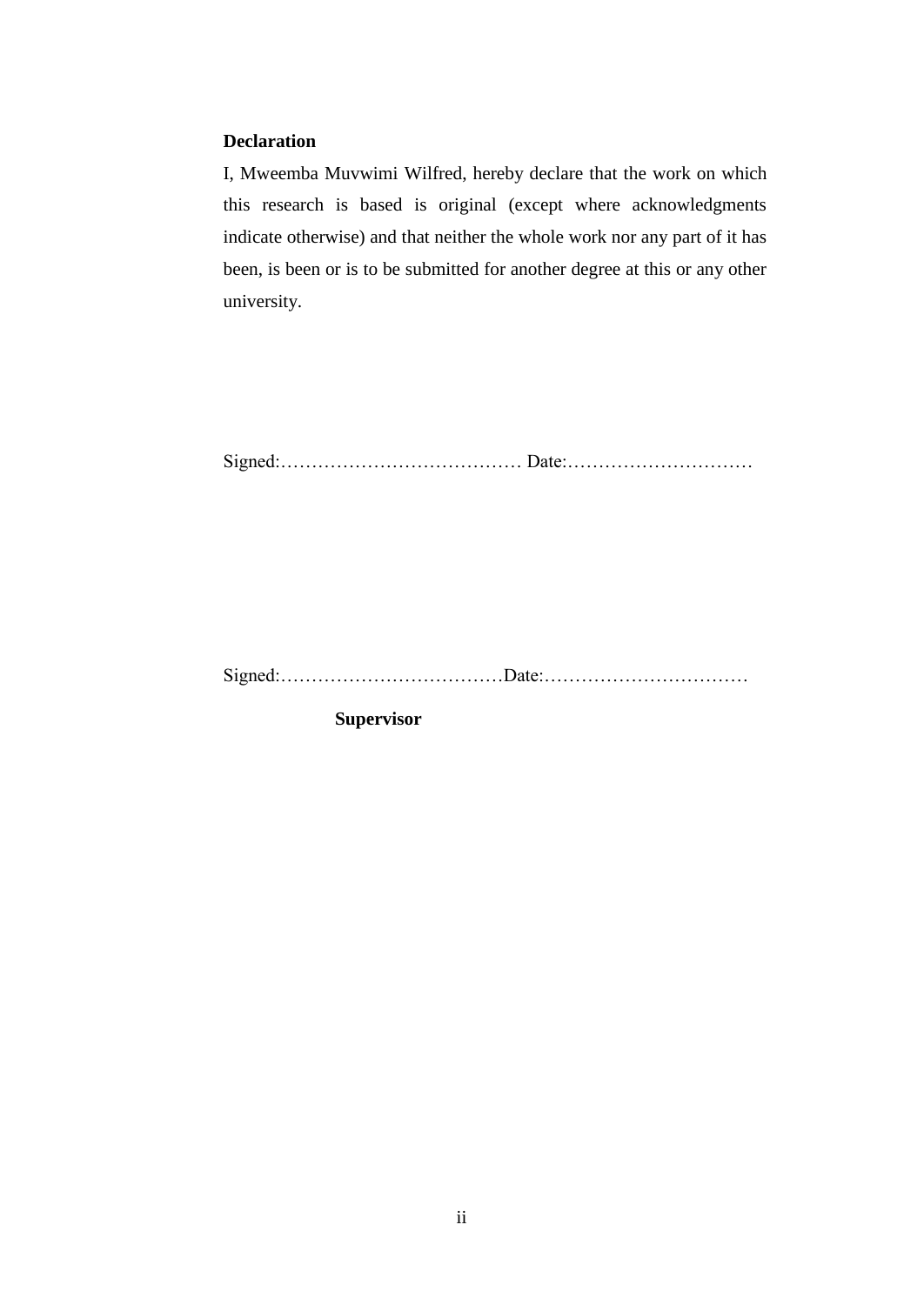## <span id="page-3-0"></span>**Certificate of Approval**

This dissertation is approved as part of the fulfillment of the requirements for the award of the Masters of Science in Pathology (Clinical Pathology) degree at the University of Zambia.

## **Examiner 1:**

Signature……………………………Date………………………………

## **Examiner 2:**

Signature……………………………Date………………………………

## **Examiner 3:**

Signature……………………………Date………………………………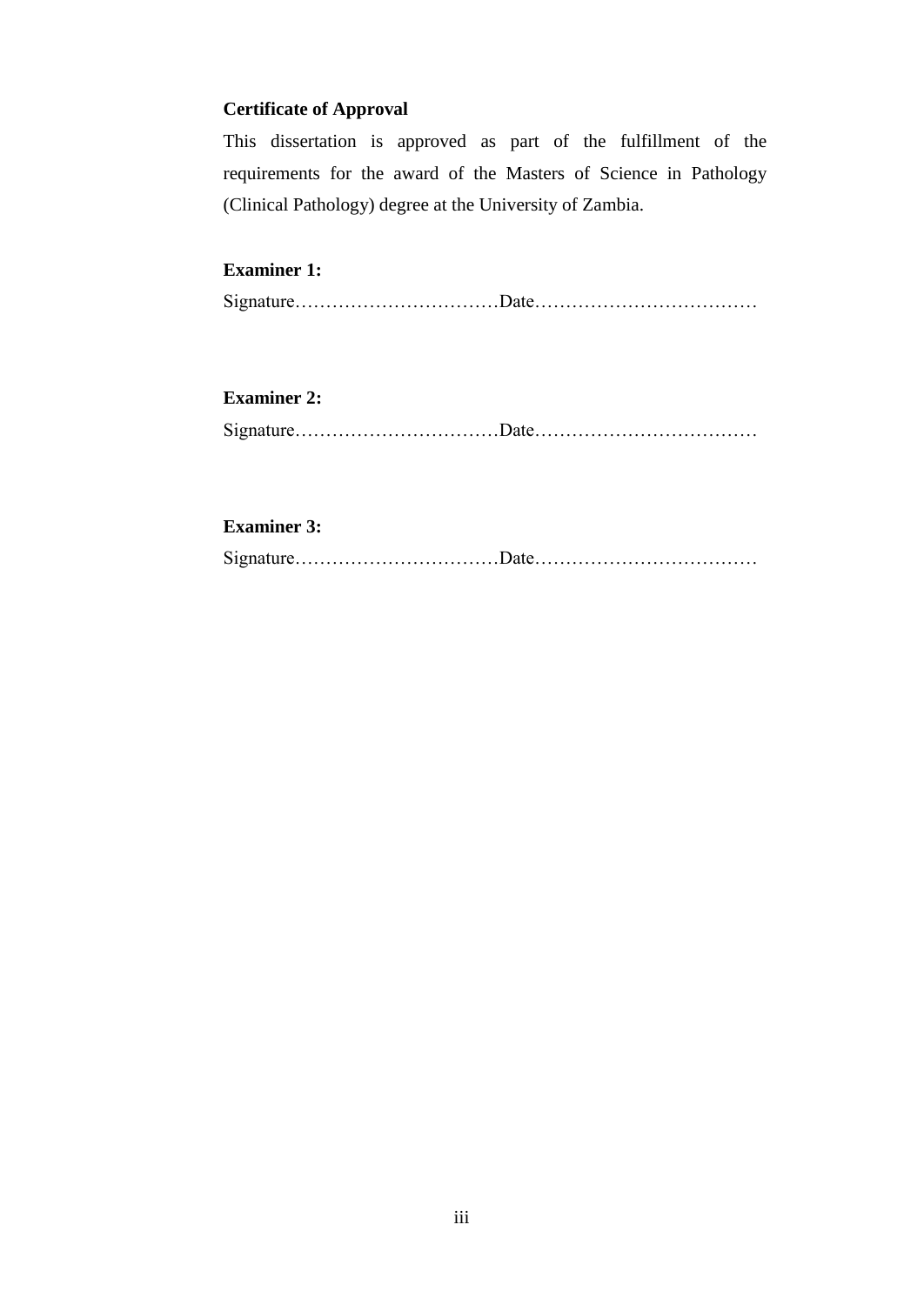## **Statement**

I, Mweemba Muvwimi Wilfred, hereby certify that this study is entirely the result of my own independent investigation. The various sources to which I am indebted are clearly and gratefully acknowledged in the text and in the references.

Signed:………………………………………………………..

**Candidate**

Date:……………………………………………………………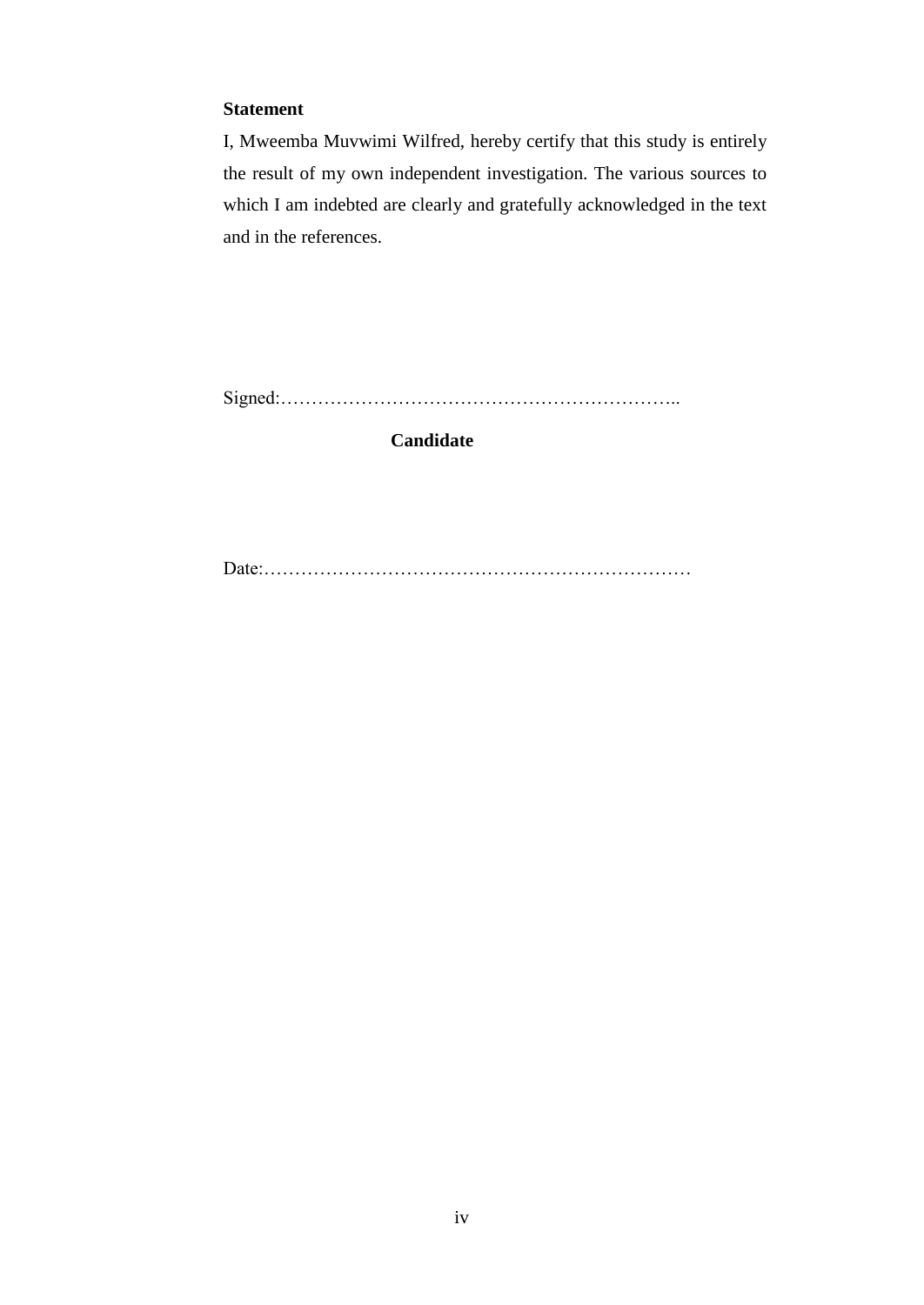## <span id="page-5-0"></span>**Dedication**

This dissertation is dedicated to Late Ms. Ruth Bwalya Tembwe, without whose guidance I would not have reached this level of professional development. During her tenure as Head of the National Tuberculosis Reference Laboratory, Late Ms. Tembwe inspired me into believing in myself. She encouraged me to see the broader picture of the world of tuberculosis and helped me blend character and skill in improving Tuberculosis laboratory networks.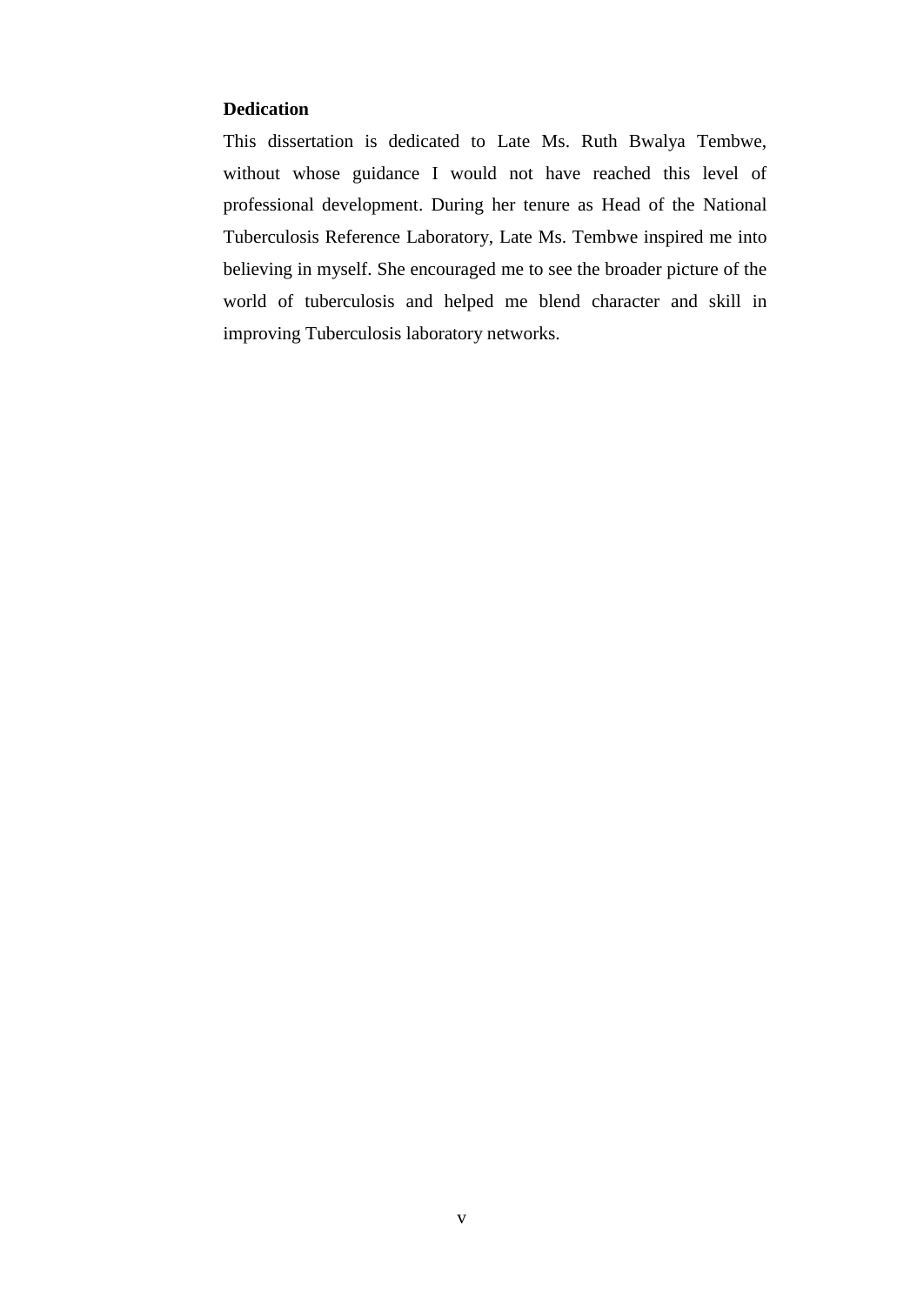#### <span id="page-6-0"></span>**Acknowledgements**

First and foremost, I wish to give gratitude to the Lord for giving me life and for teaching me to interact with other fellow human being in a respectable manner. Further, I wish to give thanks to my supervisor, Professor Trevor Kaile and the Assistant Dean (Post Graduate Studies), Dr Selestine Nzala for seeing potential in me and encouraging me to complete my studies. I would fail in my life if I do not thank my wife, Mrs. Tracy Sijatwa Muvwimi who was always available to ensure that I am always doing something about my studies. My children (Namonga, Mzumi, Muleya and Mizila) provided invaluable support and allowed me to work without being disturbed. I wish to thank them too. Clive provided much needed financial support to see me through school as well as supporting the family.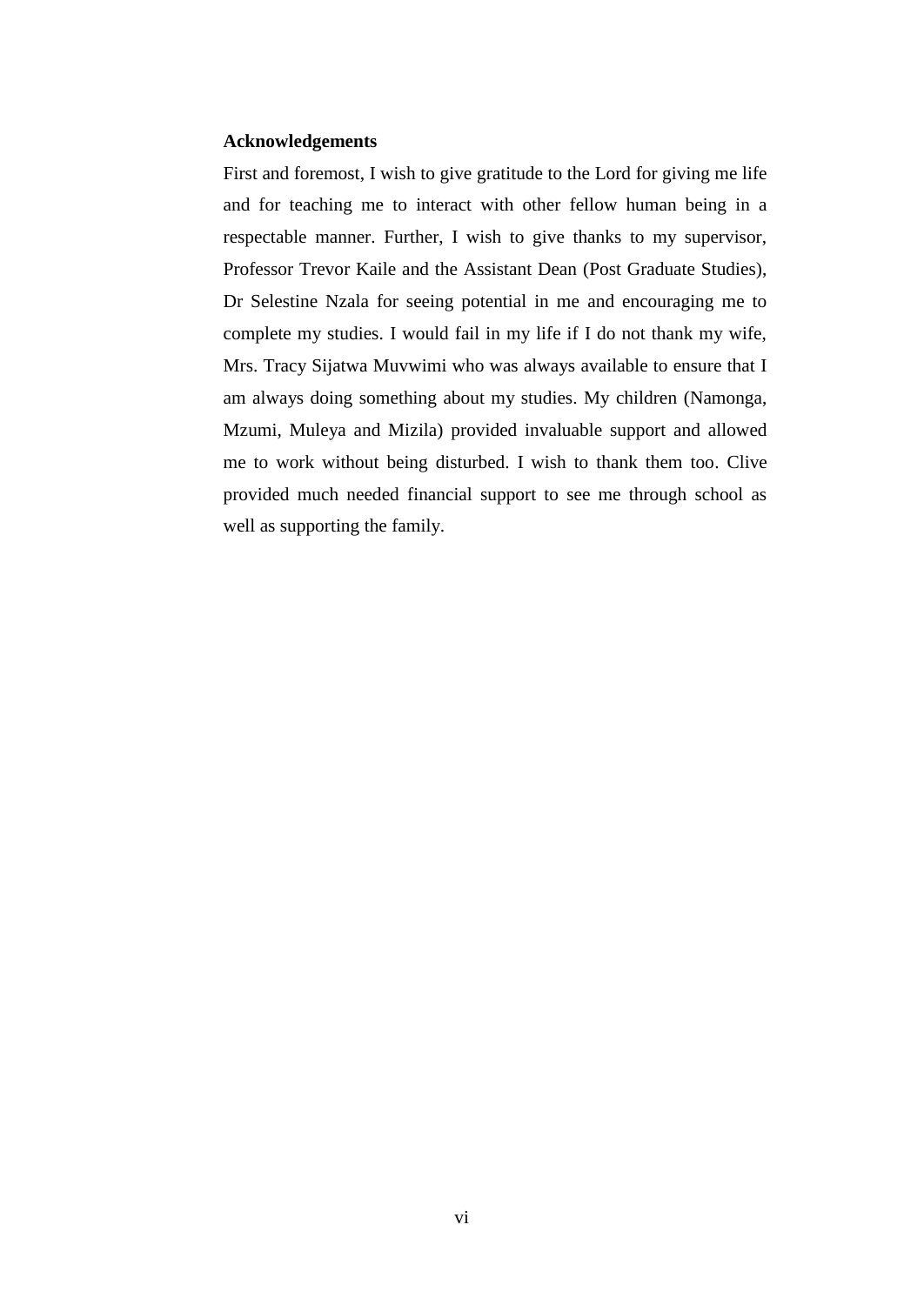## **Table of Contents**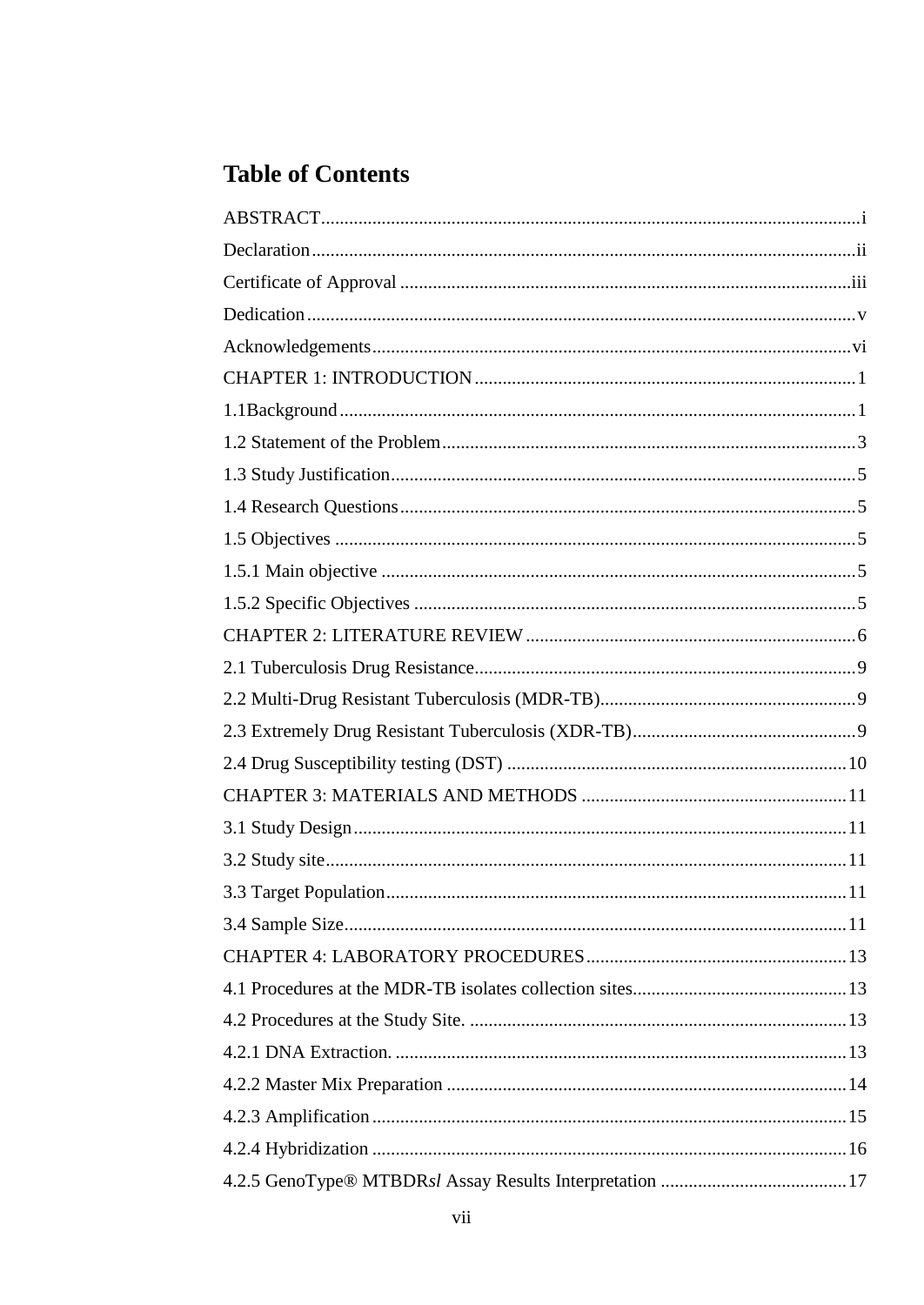| Appendix 1. Information Data Sheet                      |  |
|---------------------------------------------------------|--|
| Appendix 2. Graduate Proposal Presentation Forum letter |  |
| Appendix 3. Authority letters to conduct the study      |  |
| Appendix 4. Submission of Proposal to UNZABREC          |  |
| Appendix 5. UNZABREC Clearance Letter                   |  |

## **List of Table**

## **List of figures**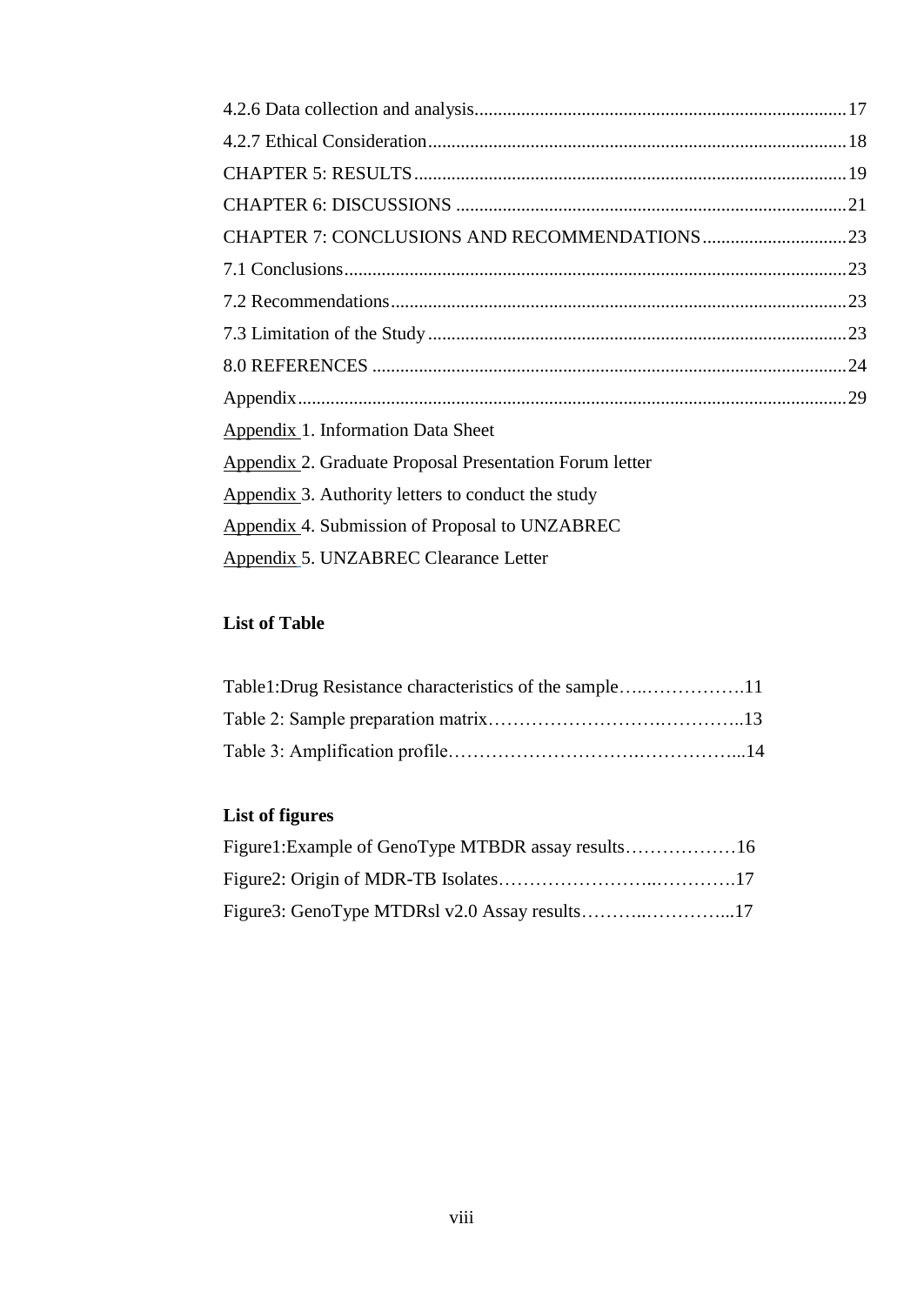## **List of Abbreviations**

| <b>AIDS</b>           | Acquired Immuno-deficiency Syndrome                      |  |  |
|-----------------------|----------------------------------------------------------|--|--|
| <b>ART</b>            | <b>Antiretroviral Therapy</b>                            |  |  |
| <b>CDL</b>            | <b>Chest Diseases Laboratory (National Tuberculosis</b>  |  |  |
| Reference Laboratory) |                                                          |  |  |
| <b>DNA</b>            | Deoxyribonucleic Acid                                    |  |  |
| <b>DRS</b>            | Drug Resistance Survey                                   |  |  |
| <b>DST</b>            | Drug Susceptibility Testing                              |  |  |
| <b>FLQ</b>            | Fluoroquinolones                                         |  |  |
| <b>HIV</b>            | Human Immuno-deficiency Virus                            |  |  |
| <b>INH</b>            | Isoniazid                                                |  |  |
| LJ                    | Lowenstein Jensen                                        |  |  |
| <b>LPA</b>            | Line Probe Assay                                         |  |  |
| <b>MDR</b>            | Multi-Drug Resistance                                    |  |  |
| <b>MGIT</b>           | Mycobacteria Growth Indicator Tube                       |  |  |
| <b>MTBDR</b>          | Mycobacteria Tuberculosis Drug Resistance                |  |  |
| <b>NTCP</b>           | <b>National Tuberculosis Control Program</b>             |  |  |
| <b>PCR</b>            | Polymerise Chain Reaction                                |  |  |
| rRNA                  | Ribosomal Ribonucleic Acid                               |  |  |
| RT-PCR                | Real Time Polymerase Chain Reaction                      |  |  |
| <b>SADC</b>           | <b>Southern Africa Development Community</b>             |  |  |
| <b>SOP</b>            | <b>Standard Operating Procedure</b>                      |  |  |
| TВ                    | Tuberculosis                                             |  |  |
| <b>TDRC</b>           | <b>Tropical Diseases Research Centre</b>                 |  |  |
| <b>UTH</b>            | <b>University Teaching Hospital</b>                      |  |  |
|                       | UNZABREC University of Zambia Biomedical Research Ethics |  |  |
| Committee             |                                                          |  |  |
| <b>WHO</b>            | World Health Organisation                                |  |  |
| <b>XDR</b>            | <b>Extremely Drug Resistant</b>                          |  |  |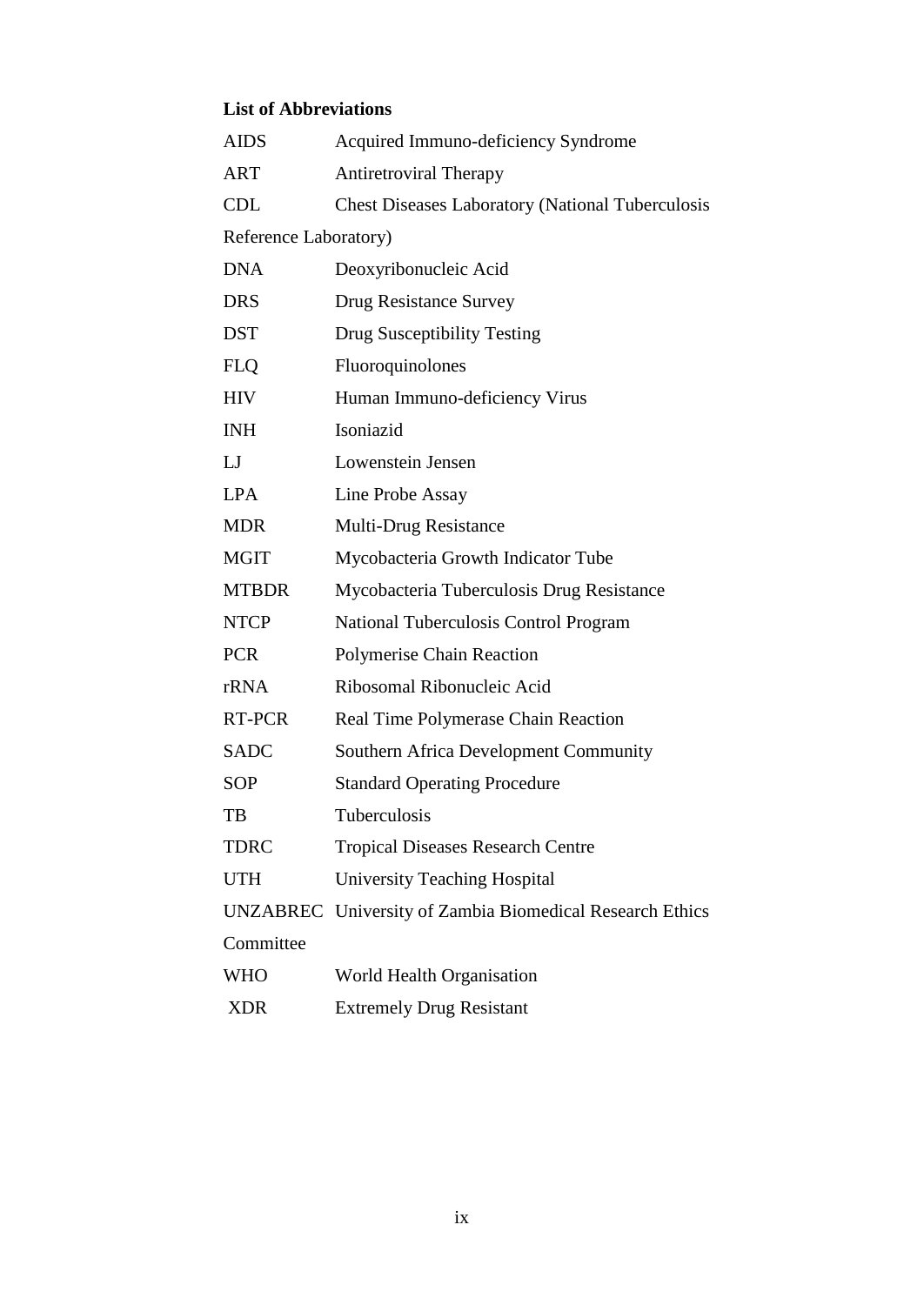#### <span id="page-10-0"></span>**CHAPTER 1: INTRODUCTION**

#### <span id="page-10-1"></span>**1.1Background**

Tuberculosis (TB) remains a global public health problem that claims approximately1.5 million lives. Of these 1.1 million are Human Immunodeficiency Virus (HIV) negative people while 0.4 million deaths from among HIV-positive people (Global TB Report, 2014).

It is caused by closely related intracellular bacterial species termed *Mycobacterium tuberculosis* complex which comprises *Mycobacterium tuberculosis*, *Mycobacterium bovis*, *Mycobacterium africanum*, *Mycobacterium microti*, *Mycobacterium canetti, Mycobacterium pinnipedii* and *Mycobacterium caprae.* The main cause of human disease is *mycobacterium tuberculosis* (Sandhu, 2011). The disease is mainly acquired through inhalation of aerosolised droplets containing the mycobacteria. It typically affects the lungs but can also affect other body sites such as the abdomen, spine, kidneys, bones, etc. (Sandhu, 2011). Generally, a relatively small proportion of people infected with *M. tuberculosis* will go on to develop TB. The probability of developing TB is much higher among people infected with the HIV (Corbett *et al,* 2003; Lawn, 2005; Ayles *et al*; 2008; Lawn *et al*, 2010). This is worrisome because it renders patients untreatable with available TB drugs (Bonnet, 2011).

The burden of TB has been exacerbated by the emergence of multi-drug (MDR-TB) and extremely resistant TB (XDR-TB) (Gandhi *et al*, 2010). Cases of totally drug resistant TB cases have been reported in Italy (Magliori *et al,* 2007), Iran (Velayati *et al,* 2009) and India (Rowland, 2012). These new strains of TB have even posed much greater challenge in the control of tuberculosis. Of the 480 000 cases of multidrugresistant TB (MDR-TB) estimated to have occurred in 2014 globally, only about a quarter of these, 123 000 were detected and reported (Global TB Report, 2014). The number of TB deaths is unacceptably high; with a timely diagnosis and correct treatment, almost all people with TB can be cured (Global TB Report, 2014).Although MDR-TB can be treated successfully, it is usually difficult to manage than drug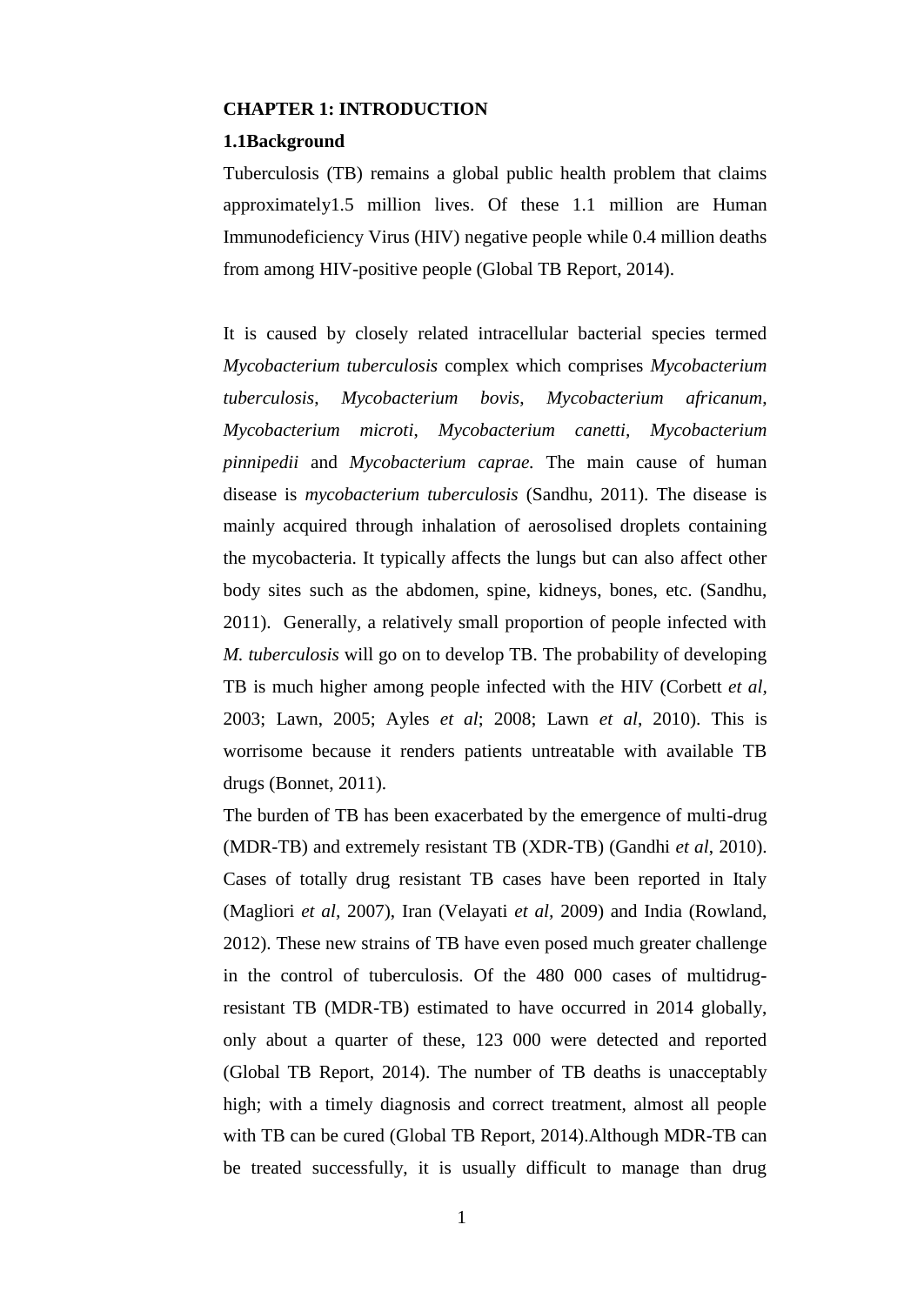sensitive TB. The drugs are much more expensive and toxic with a very long duration of treatment. MDR-TB has been reported in the former Soviet Union and Sub-Saharan African countries (Gandhi *et al*, 2012; Acosta *et al*, 2014). It is estimated that 8% of patients with MDR-TB develop XDR-TB and usually these cases result from primary transmission especially when the use of second-line drugs is unregulated (Zhao, *et al*, 2016). There is documented evidence that XDR-TB has also been reported in all continents (CDC, 2006). In Africa, South Africa is the most affected. XDR-tuberculosis has been detected in all provinces of South Africa and all of its neighbouring countries (Mlambo *et al*, 2008). Zambia is among the high TB burden countries in the Sub-Saharan Africa with prevalence rates of 638/100 000 population (Kapata *et al*, 2015). Cases of MDR-TB has been reported in Zambia (Kapata *et al*, 2015). Despite the presence of MDR-TB in Zambia, no XDR-TB case has been reported in Zambia due to unavailability of diagnostic tools for routine surveillance or testing for XDR-TB in the health system. However, it is clear that increased immigration and high HIV prevalence among Southern African countries serves as a conduit for the spread of tuberculosis, including XDR-TB, from affected countries to others including Zambia.

Extensively Drug Resistant tuberculosis cases have been reported in the Southern African Development Community (SADC) region (among others; South Africa, Mozambique and Botswana) since 2006 (Gandhi *et al*, 2006). Since Zambia shares borders with some of these countries and with the population frequently crossing borders, there is anxiety that some XDR-TB strains could easily be imported into Zambia. However, there have been no cases of XDR-TB reported so far. The major reason could be unavailability of a diagnostic tools for routine surveillance or testing for XDR-TB.

<span id="page-11-0"></span>According to the Zambia National TB program, notification rates for 2014 stands at 42 716 cases (NTP Report, 2015) with MDR-TB rates for new cases at 1.1% (Kapata *et al*, 2015).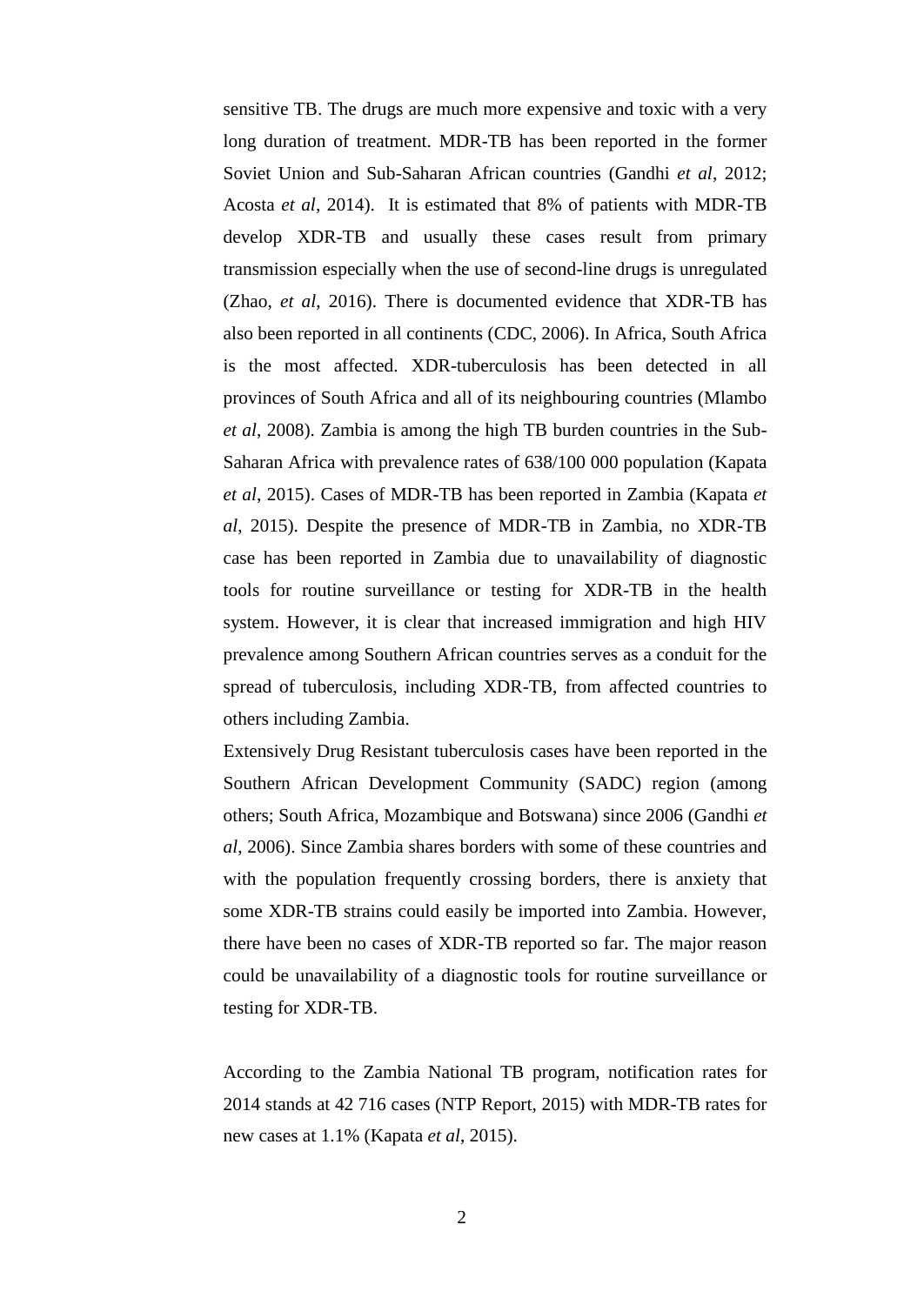#### **1.2 Statement of the Problem**

Drug resistance continues to be a major hindrance to the effective global TB control. Treatment for drug resistance is usually lengthy with poor outcomes (Jeon *et al*, 2011). National TB Control programs must therefore, aim at preventing the emergence of drug resistant TB.

Since drug resistant TB is transmitted in the same way as drugsusceptible TB, it is important to ensure that intensified case finding is done for drug resistant TB too. In 2014, there were an estimated 480 000 new cases of MDR-TB worldwide. Approximately 190 000 of these died from MDR-TB. Among those who were notified, 300 000 of them had MDR-TB (Global TB Report, 2015).

Zambia has also demonstrated that the problem of MDR-TB continues to be an emerging challenge. Kapata and colleagues reported cases of MDR-TB cases over a period of 11 years (Kapata *et al*, 2013). Subsequent National Drug Resistance survey of 2008 also reviewed presence of MDR-TB (Kapata *et al*, 2015).

On average, an estimated 8% of people with MDR-TB have XDR-TB. Access and adherence to treatment for MDR-TB is very essential as progression to XDR-TB can occur. So far extensively drug-resistant TB (XDR-TB) has been reported by 105 countries.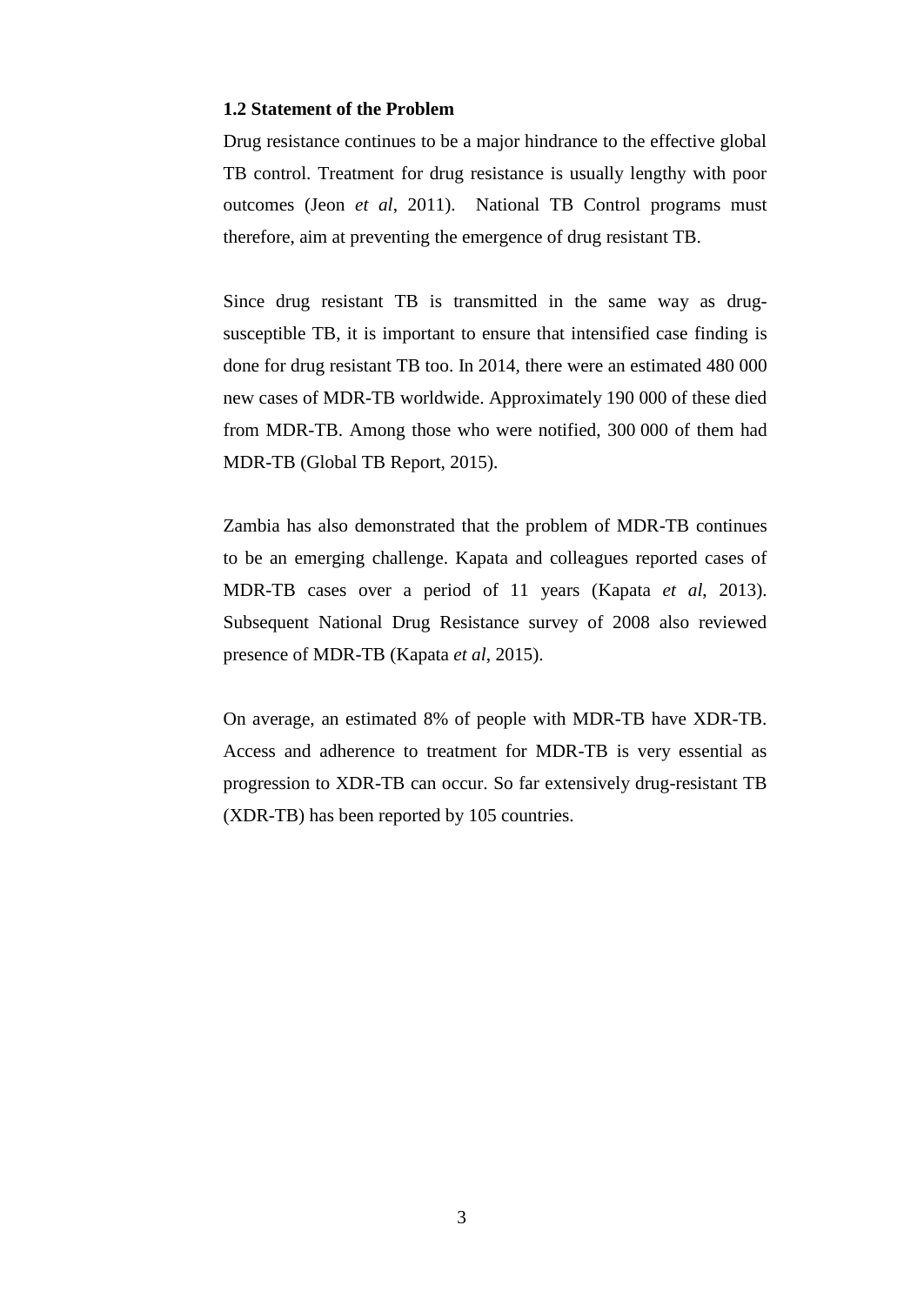

Below is a map highlighting the worldwide occurrence of XDR-TB since 2014.

South Africa and all its neighbours have reported at least one case of XDR-TB (Mlambo *et al*, 2008). Despite progress in responding to the challenge of drug-resistant TB in Zambia, routine surveillance of XDR-TB has not been developed. Therefore, efforts to respond to these challenges are urgently needed (Global TB Report, 2015).

Ever notified an XDR-TB case, by July 2014

The emergency of XDR-TB creates a new challenge to TB control. Tuberculosis contributes greatly to the decline in worker productivity. The time spend for an individual away from work during treatment is long, usually 24 months or more. This period is even much longer when treating drug resistant tuberculosis. The cost of treating drug resistant tuberculosis is higher and this is an economic burden on the health system. For example, the cost of hospitalization of an XDR-TB patient in the United States of America is estimated on average at \$483,000, approximately twice the cost for MDR TB patients (Kim *et al*, 2007). Extremely Drug Resistant tuberculosis is associated with poor prognosis especially if accompanied with MDR-TB and HIV (Migliori *et al*, 2007; Gandhi *et al*, 2006 and Kim *et al*, 2007). It is clear that XDR-TB would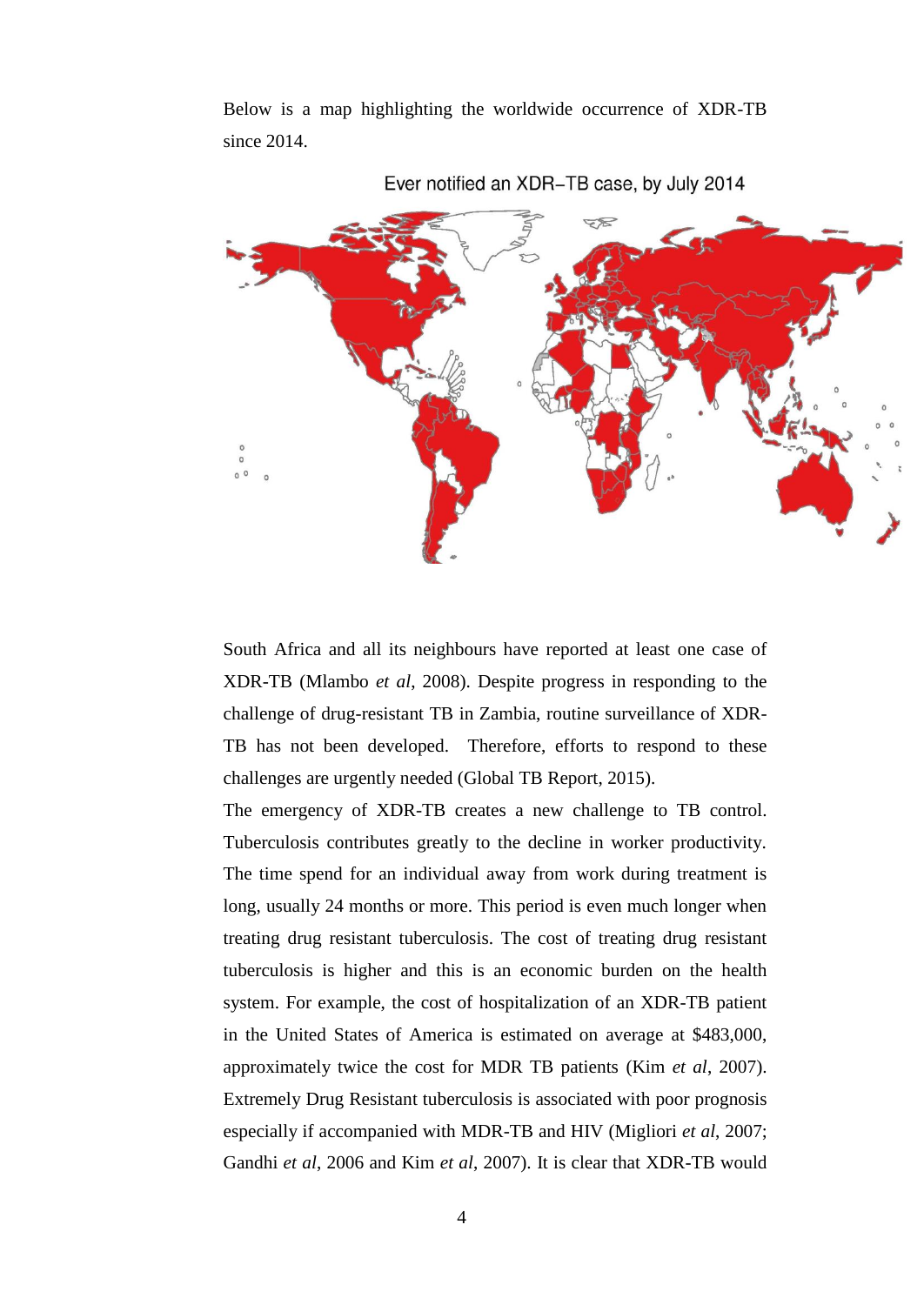be a major public health problem in a poor resource setting like Zambia if it is not promptly detected and measures instituted to prevent its spread.

#### <span id="page-14-0"></span>**1.3 Study Justification**

Extremely Drug Resistant Tuberculosis (XDR-TB) has been reported in many parts of the world (CDC, 2006). However, no case has been reported in Zambia even when it is well known that 8% of patients with Multi-Drug Resistant Tuberculosis (MDR-TB) develop XDR-TB (Zhao *et al*, 2016). According to the 2008 Drug Resistance Survey, about 1.1% of new and 8.1% of retreatment cases respectively, are MDR-TB in Zambia. The information from this study will provide baseline data which will serve as basis for developing Zambia's capacity to test for XDR-TB

#### <span id="page-14-1"></span>**1.4 Research Question**

1.4.1 What is the estimated prevalence of XDR-TB in Zambia?

#### <span id="page-14-2"></span>**1.5 Objectives**

#### <span id="page-14-3"></span>**1.5.1 Main objective**

To assess the prevalence of XDR-TB among MDR-TB archival isolates in Zambia.

## <span id="page-14-4"></span>**1.5.2 Specific Objectives**

1. To identify MDR-TB cases from isolates archived at UTH, TDRC and CDL

2. To detect XDR-TB among MDR-TB isolates using GenoType MTBDR line probe assay.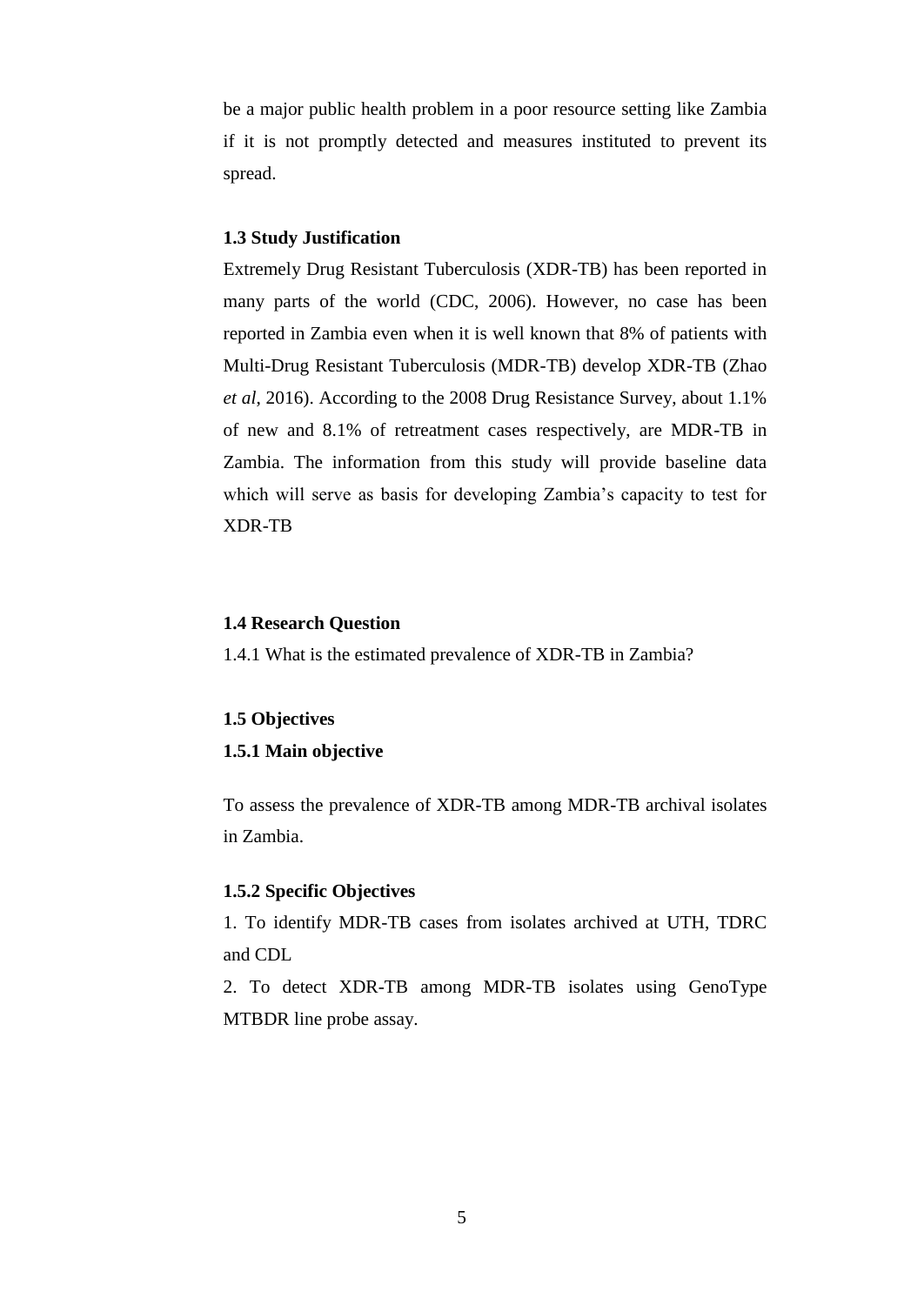## <span id="page-15-0"></span>**CHAPTER 2: LITERATURE REVIEW**

Tuberculosis (TB) is a worldwide pandemic and has been in existence for over 17, 000 years (Hirsch *et al*, 2004). According to World Health Organization (WHO), millions of people have continued to suffer and die despite numerous efforts to diagnose and treat tuberculosis. It is the leading cause of death among people living with HIV and among the top 10 killer infectious diseases (WHO, 2010). Drug resistance is recognised as a significant threat in the control of tuberculosis. In his research, Isaakidis and colleagues discovered that that burden of drug resistant TB was highest in HIV-infected patients attending Antiretroviral Therapy (ART) clinics in Mumbai, India (Isaakidis *et al*, 2014). The data highlighted the need to promptly diagnose TB drug-resistance among people living with HIV/AIDS. In Eastern Europe, the problem of drug resistance is enormous (Acosta *et al*, 2014). The problem is quiet common in countries where the tuberculosis control programs are poorly managed. Usually there are challenges in accessing appropriate treatment regimens and poor laboratory capacity to rapidly diagnose TB and to perform Drug Susceptibility Test (DST). Human resources and TB financing are other additional challenges (Acosta *et al*, 2014). The uncontrolled purchase and distribution of anti-TB drugs also plays a very important role in the development of drug resistant TB especially where there is no proper quality control mechanisms (Marahatta, 2009). Treatment for TB must be guided by periodic DST results and this should be assured for the high-risk TB patients for the prevention and control of drug resistant TB (Xu *et al*, 2014).

Multi-Drug Resistant tuberculosis (MDR-TB) is defined as resistance to Isoniazid and Rifampicin (Gandhi *et al*, 2012). These are the two most potent first line drugs in the treatment of tuberculosis. Globally, 3.3% of new TB cases and 20% of previously treated cases have MDR-TB. About 190 000 people died of MDR-TB in 2014. Not all presumptive TB cases were tested for MDR-TB in 2014. Assuming that all were tested, it is believed that an estimated 300 000 would have been found to have MDR-TB, with more than half of them occurring in China, India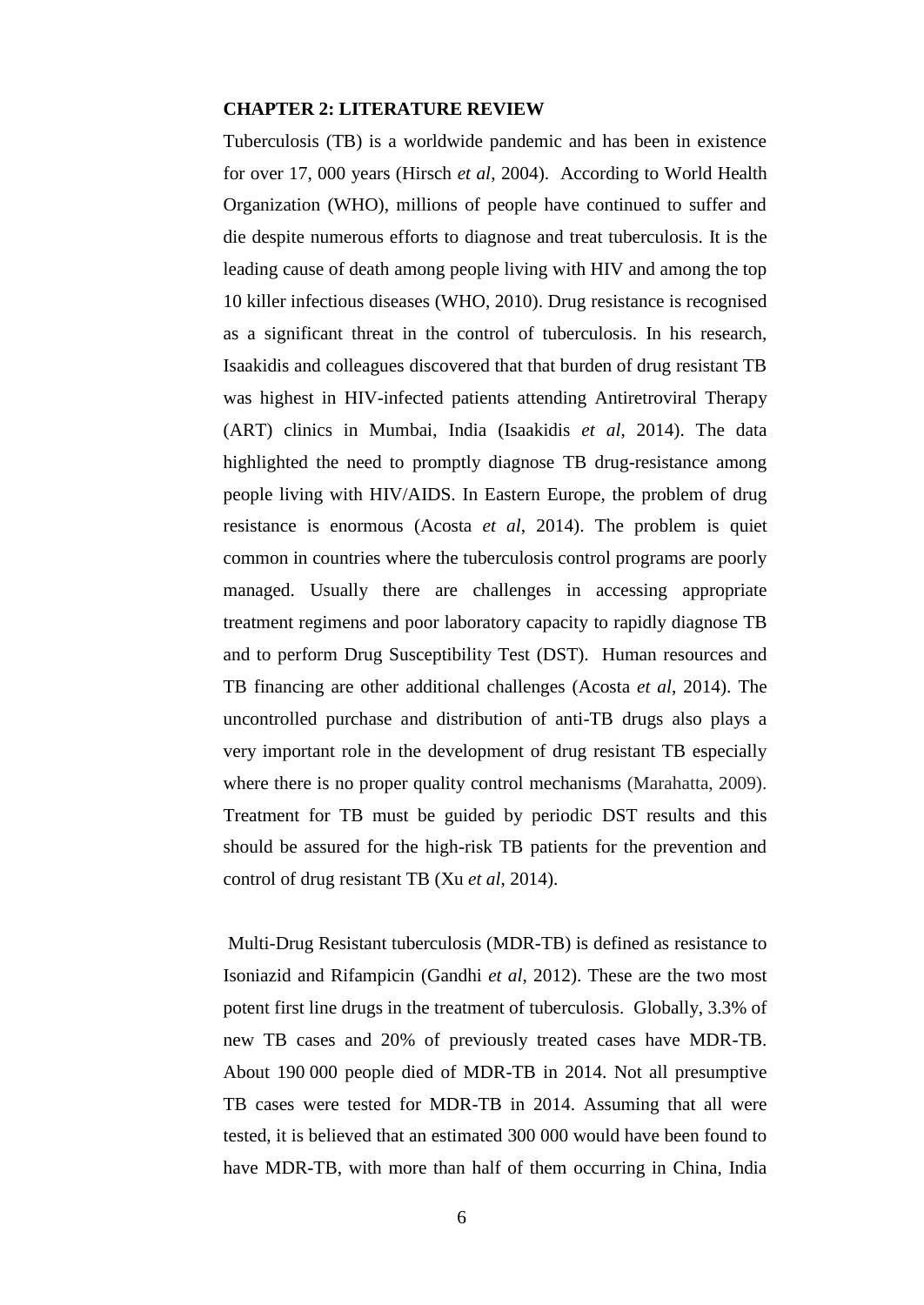and Russia (WHO, 2015). In South Africa, poor infection control, delayed diagnosis and a high HIV prevalence facilitates transmission of MDR-TB (Gandhi *et al*, 2012).

Only 50% of MDR-TB patients were successfully treated globally (Global TB Report, 2015). To successfully treat MDR-TB, a patient is required to complete a treatment course of two years. The long duration of treating MDR-TB presses additional economical costs to the health system as well as to the patient. This is coupled with social isolation, loss of employment, and long-term socioeconomic and psychological effects (Booker, 1996). Mortality is usually high compared to those infected with drug sensitive TB (Ormerod, 2007).

Extremely Drug Resistant Tuberculosis (XDR-TB) by definition is TB that is resistant to isoniazid and rifampicin, plus any fluoroquinolones and at least one of the three injectable second-line drugs (i.e., amikacin, kanamycin, or capreomycin)" (Jassal, 2009, WHO, 2006). In 2010 WHO reported alarming numbers of MDR and XDR TB cases. By 2015, extensively drug-resistant TB (XDR-TB) had been reported by 105 countries with an estimation that 9.7% of patients with MDR-TB have XDR-TB. At around 2006, the Centers for Diseases Control and Prevention (CDC) reported that XDR-TB was present in all continents with 17 countries that had at least one case of XDR-TB. The USA reported that 4% of the MDR-TB isolates between 1993 and 2004 were XDR-TB (CDC, 2006). In South Korea, 15% of the MDR-TB strains isolated in 2004 were also XDR-TB. There were several other countries which detected XDR-TB in MDR-TB isolates in Asia such Iran (twelve of the 113 MDR-TB isolates were XDR-TB) and Hong Kong (nine of the 75 MDR-TB strains had XDR-TB) (CDC, 2006; Masjedi *et al*, 2006). Europe also reported significant numbers of XDR-TB from MDR-TB isolates. For example, Latvia reported 19% cases of XDR-TB from MDR-TB isolated between 2000 and 2002. Russia and Norway has also reported cases of XDR-TB (Dahle, 2006).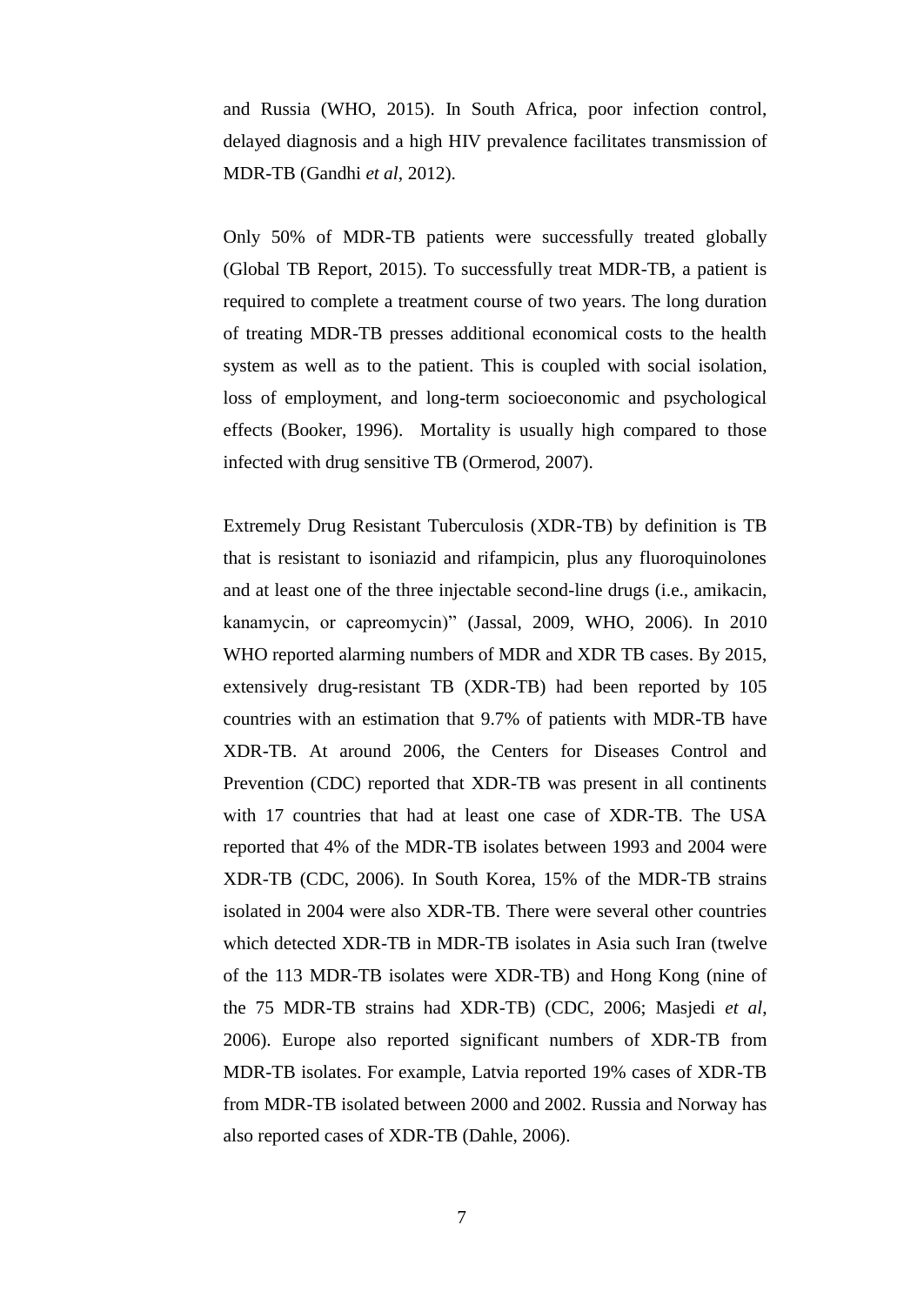In Africa, South Africa has the highest cases of XDR-TB. In Msinga sub-district of KwaZulu Natal, 53 possible XDR-TB cases were detected from 221 MDR-TB isolates in 2006. Out of these 53 cases, 52 died (Gandhi, 2006). By the year 2008, Extremely Drug Resistant Tuberculosis has since been detected in all provinces of South Africa and all of its neighbouring countries (Mlambo *et al*, 2008). In 2012, Gandhi and colleagues reported about 516 cases over a period of four years in Tugela Ferry, KwaZulu Natal in South Africa (Gandhi *et al*, 2012). The compounding factor of XDR-TB control is that XDR-TB is virtually untreatable. Patients with XDR-TB have also subtle immunity making them vulnerable to infection with other bacteria (Gandhi *et al*, 2010; Kim, *et al*, 2007). Furthermore, clinical features of tuberculosis sometimes are quiet similar to those of bacterial pneumonia and radiological features cannot be differentiated unless by bacteriological means (Shen *et al*, 2012).

Zambia is among the high TB burden countries in the Sub-Saharan Africa. During 2013-14 National TB Prevalence Survey, bacteriologically confirmed prevalence of TB in Zambia was 638/100 000 population (Kapata *et al*, 2015). Multi-drug Resistant tuberculosis has not been a serious public health problem in Zambia. In 2001, the first National Drug Resistance Survey (DRS) was conducted according to WHO guidelines. The prevalence of MDR-TB was estimated at 1.8% for both new and retreatment cases (Kapata *et al*, 2013). A second Drug Resistant Survey was conducted in 2008 and MDR-TB prevalence was estimated to be at 1.1% (Kapata *et al*, 2015). With the understanding that MDR-TB can progress into extensively drug resistant tuberculosis, an XDR-TB snap survey was conducted alongside the DRS of 2008. MDR-TB isolates were tested to determine resistance to second-line drugs using GenoType MTBDR*sl* Assay (Hain Lifesciences, Nehren, Germany). No XDR-TB was detected during this survey (Kapata *et al*, 2015). Zambia shares borders with countries that have reported cases of XDR-TB in the SADC region. There is also regular international travel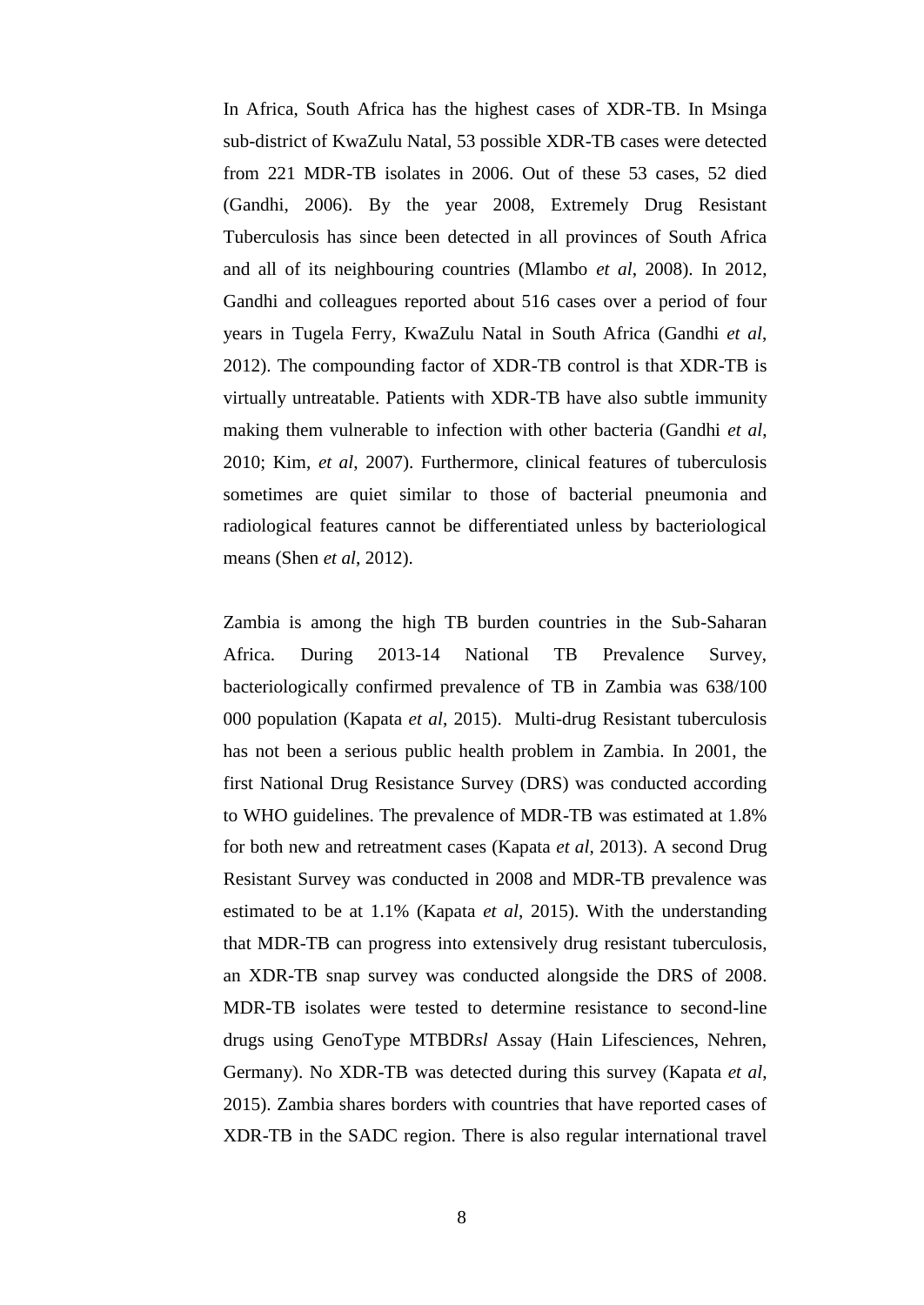among these countries, hence a possibility that XDR-TB strains can be moved easily into Zambia.

#### <span id="page-18-0"></span>**2.1 Tuberculosis Drug Resistance**

Drug Resistance refers to accumulation, on resistance plasmids or transposons, of genes, which codes for resistance to a specific agent, and/or by action of drug efflux pumps which can pump out one or more drug type (Nakaido, 2009).

#### <span id="page-18-1"></span>**2.2 Multi-Drug Resistant Tuberculosis (MDR-TB)**

By definition, MDR-TB is associated with resistance to Isoniazid (INH) and Rifampicin. Isoniazid Preventive Therapy (IPT) has been used in preventing tuberculosis in HIV-Positive patients (Mwinga *et al*, 1998; Churchyard *et al*, 2007). Because Isoniazid is the most commonly used antituberculosis drug, resistance occurs most frequently (Karakousis, 2009). Mutations in INH-resistant isolates are detected in the *katG* gene resulting in the reduction of the catalase-peroxidase to activate the INH pro-drug. Resistance may also arise in the *inhA* region (Kolyva, & Karakousis, 2012).

Resistance to rifampicin is usually accompanied by resistance to INH in 90% of cases. Hence rifampicin resistance has been used as a surrogate marker for MDR-TB. This occurs as a point mutaion in the *rpoB* gene which encodes the β–subunit of the Ribonucleic Acid (RNA) polymerase (Kolyva, & Karakousis, 2012).

#### <span id="page-18-2"></span>**2.3 Extremely Drug Resistant Tuberculosis (XDR-TB)**

When MDR-TB (resistant to isoniazid and rifampicin) become resistant to Fluoroquinolones and any one of the second line injectable drugs (capreomycin, amikacin or kanamycin), it is defined as XDR-TB (WHO, 2006).

Fluoroquinolones (moxifloxacin, gatifloxacin, sparfloxacin, levofloxacin and ofloxacin) is commonly associated with mutations in the *gyrA* and *gyrB* regions. High level resistance usually require multiple mutations in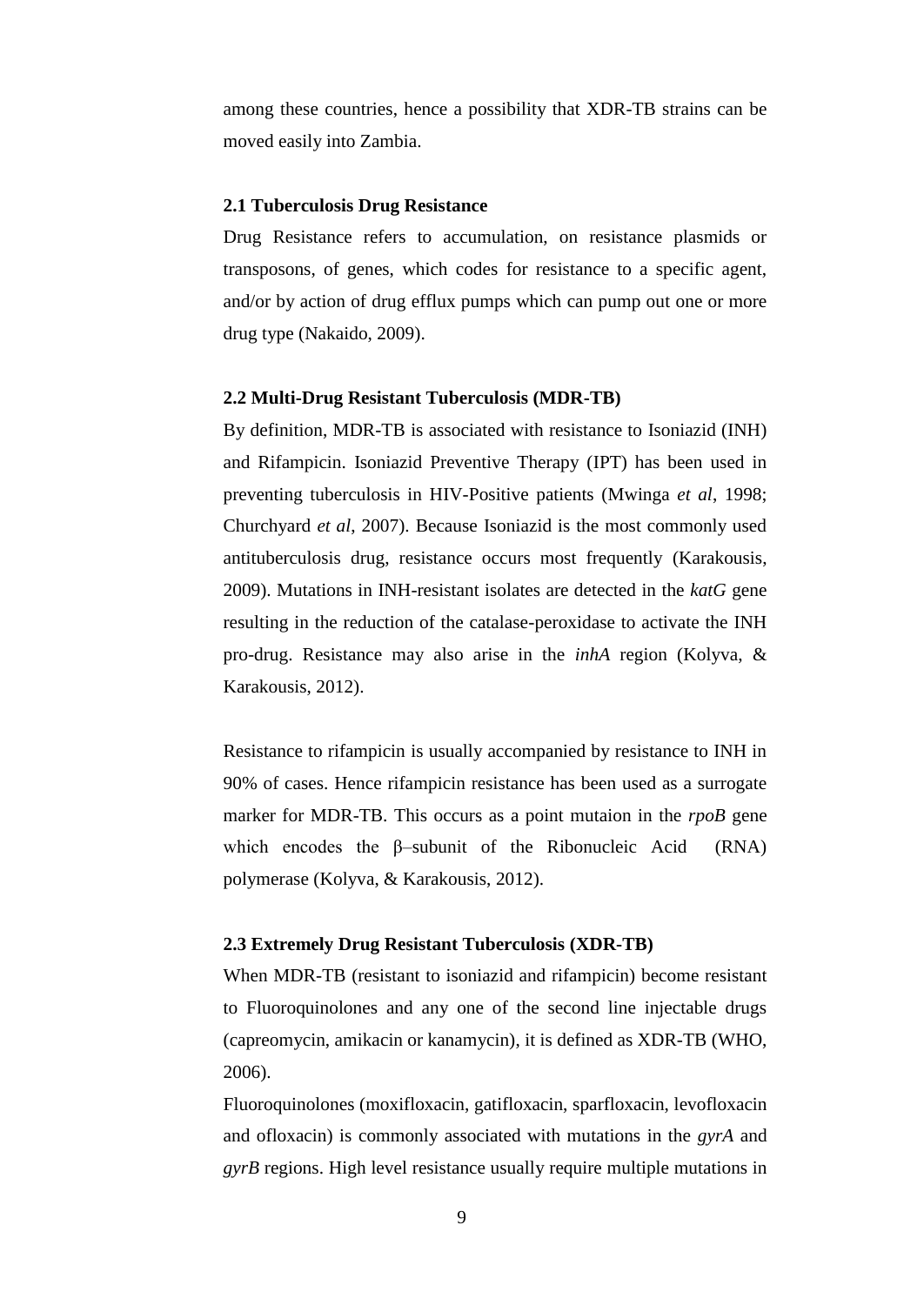the *gyrA* or concurrent *gyrA* and *gyrB* regions (Kocagoz *et al*, 1996). Resistance to the (Kanamycin and Capreomycin) is associated with mutations in the rrs gene coding for 16S rRNA (ribosomal RNA).

## <span id="page-19-0"></span>**2.4 Drug Susceptibility testing (DST)**

Drug Susceptibility Testing aims at finding out if a patient has got drug resistant tuberculosis. It is used for the selection of effective regimens to successfully treat tuberculosis patients as well as a drug resistance surveillance tool used for evaluation of TB control programs (Kim, 2005).

Conventional methods involving culture of mycobacteria has been used for a long time. Both solid and liquid media methods are technically demanding and have very long turnaround of approximately 2-8 weeks. There is need for rapid molecular tests that detects both tuberculosis and mutations associated with drug resistance. (Patricia *et al*, 2011). The GenoType MTBDR*sl* Assay is a rapid diagnostic method that enables the detection of mutations involved in resistance to fluoroquinolones and injectable drugs. This method can also detect resistance to second line drugs. It can be performed on direct sputum and culture isolates (Said et *al,* 2012)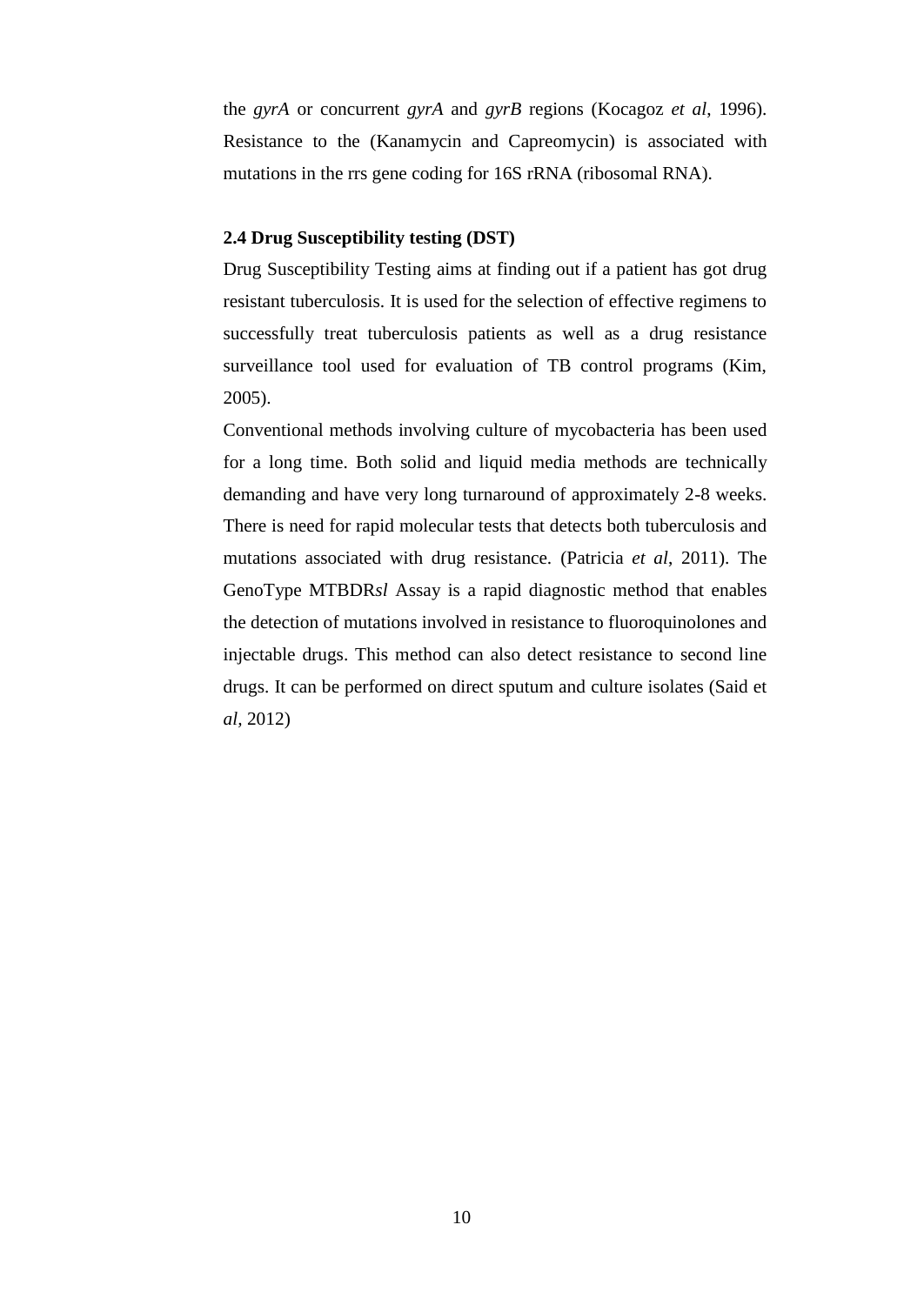#### <span id="page-20-0"></span>**CHAPTER 3: MATERIALS AND METHODS**

#### <span id="page-20-1"></span>**3.1 Study Design**

This was a qualitative analytical study which assessed the presence of XDR-TB in MDR-TB isolates. It involved identification of isolates and extraction of DNA from MDR-TB isolates archived at the three Tuberculosis culture laboratories of Zambia (Tropical Diseases Research Centre, University Teaching Hospital and the Chest Diseases Laboratories and testing them for susceptibility/resistance to second-line drugs using GenoType MTBDR*sl* assays (Hain Lifesciences, Nehren, Germany). These laboratories were purposely selected as they are the only laboratories performing culture and drug susceptibility testing for mycobacteria tuberculosis.

#### <span id="page-20-2"></span>**3.2 Study site**

The laboratory analysis was carried out at the Chest Diseases Laboratory in Lusaka. The Chest Diseases Laboratory is the National Tuberculosis Reference Laboratory (NTRL) for Zambia.

#### <span id="page-20-3"></span>**3.3 Target Population**

The primary study population were MDR-TB isolates archived at TDRC, UTH and CDL. These isolates were classified as MDR-TB using Lowenstein Jensen proportional absolute concentration conventional drug susceptibility method during routine testing for drug resistance.

#### <span id="page-20-4"></span>**3.4 Sample Size**

Records showed that there were 189 MDR-TB isolates archived at TDRC, UTH and CDL from 2008 to 2015 (CDL Routine isolates archives, TDRC TB archives, UTH TB LAB\_Cryobank). However, only 113 isolates were correctly identified and analysed in this study.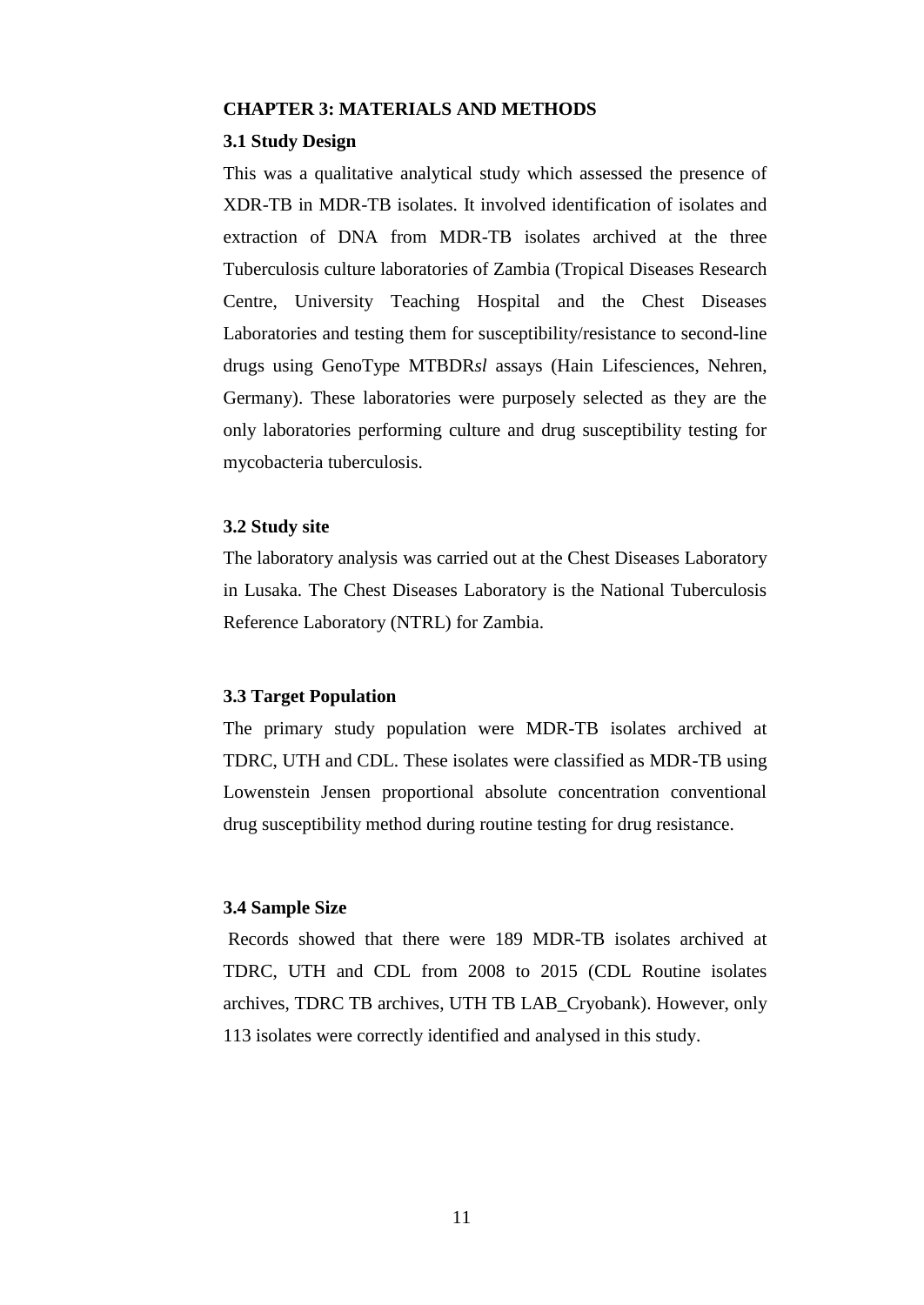Below is table showing MDR-TB isolates (resistant to Isoniazid and Rifampicin) used in this study. The Multi-Drug Resistant Tuberculosis isolates were detected during routine Drug Susceptibility Testing using BD Mycobacteria Growth Indicator Tube (MGIT) liquid media and Lowenstein Jensen (LJ) solid media.

|  | Table 1. Drug Resistance Characteristics of the sample |  |  |
|--|--------------------------------------------------------|--|--|
|  |                                                        |  |  |

| Drug Resistance Characteristics |              |             |             |            |                             |
|---------------------------------|--------------|-------------|-------------|------------|-----------------------------|
|                                 |              |             |             |            | No. of<br>Isolates<br>$(n=$ |
|                                 | <b>STREP</b> | <b>INH</b>  | <b>RIF</b>  | <b>EMB</b> | 113)                        |
|                                 | R            | R           | R           | R          | 35                          |
|                                 | S            | $\mathbf R$ | R           | R          | 15                          |
|                                 | R            | $\mathbf R$ | $\mathbf R$ | S          | 30                          |
|                                 | S            | R           | R           | S          | 33                          |
|                                 |              |             |             |            |                             |

STREP, Streptomycin; INH, Isoniazid; RIF, Rifampicin; EMB, Ethambutol R, Resistant; S,Susceptible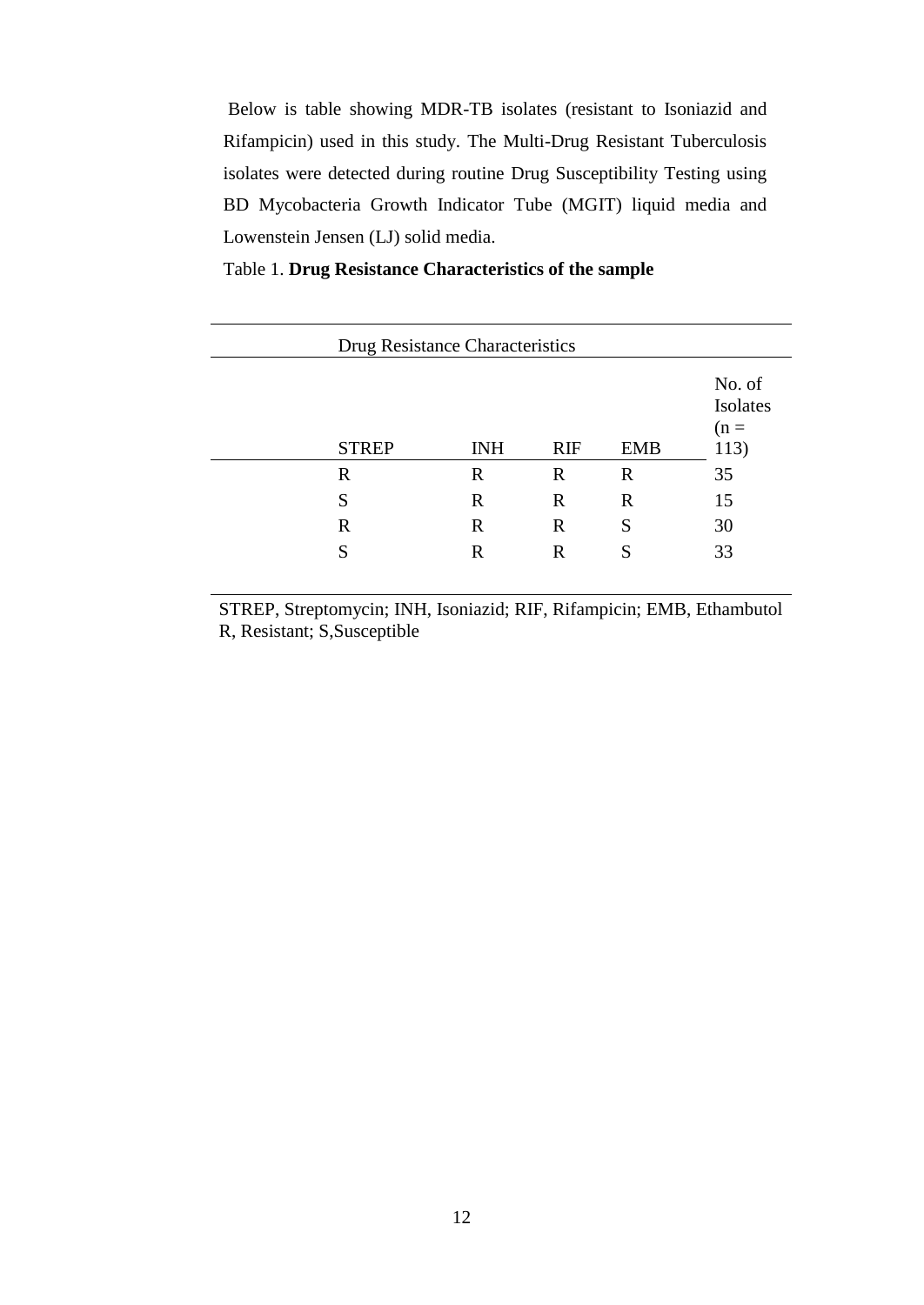#### <span id="page-22-0"></span>**CHAPTER 4: LABORATORY PROCEDURES**

All laboratory procedures were based on the Chest Diseases Laboratory Standard Operating Procedure (CDL-TECH 23, version 1, 2015) as well as GenoType MTBDRsl Assay manufacturer instructions.

#### <span id="page-22-1"></span>**4.1 Procedures at the MDR-TB isolates collection sites.**

Colonies of MDR-TB isolates were scraped from solid media or aliquoted from the liquid media into Eppendorf tubes containing phosphate buffer. These were heated on a dry heating block at  $95^{\circ}$ C for 15 minutes to kill the mycobacteria. The inactivated mycobacteria were transported to CDL for Deoxyribonucleic Acid (DNA) extraction and testing on second-line drugs using the GenoType MTBDR*sl* assay (Hain Lifesciences, Nehren, Germany).

All data concerning the isolates was collected and recorded on a worksheet.

## <span id="page-22-2"></span>**4.2 Procedures at the Study Site.**

Multi-drug Resistant tuberculosis isolates were received in either liquid or solid media at the Chest Diseases Laboratory (CDL). The isolates were given unique identification numbers and then subjected to GenoType MTBDRsl assay according to manufacturer instructions and the Standard Operating procedure of the CDL with the following steps.

#### <span id="page-22-3"></span>**4.2.1 DNA Extraction.**

DNA was extracted from either liquid or solid media depending on the nature of the archived isolate by lysing the bacterial cell wall. For the isolates from the liquid media, 1000µl was pipetted into well labelled screw capped micro centrifuge tubes of about 1.5 ml capacity. Solid culture isolates were scooped from the media into a 1.5 ml screw capped micro centrifuge tube filled in with 300µl of sterile grade water. Care was taken not to scoop media as this contain inhibitors for the enzymes used in the amplification process. The tubes were brought into the micro centrifuge and centrifuged for 15 minutes at 10,000 x *g*. The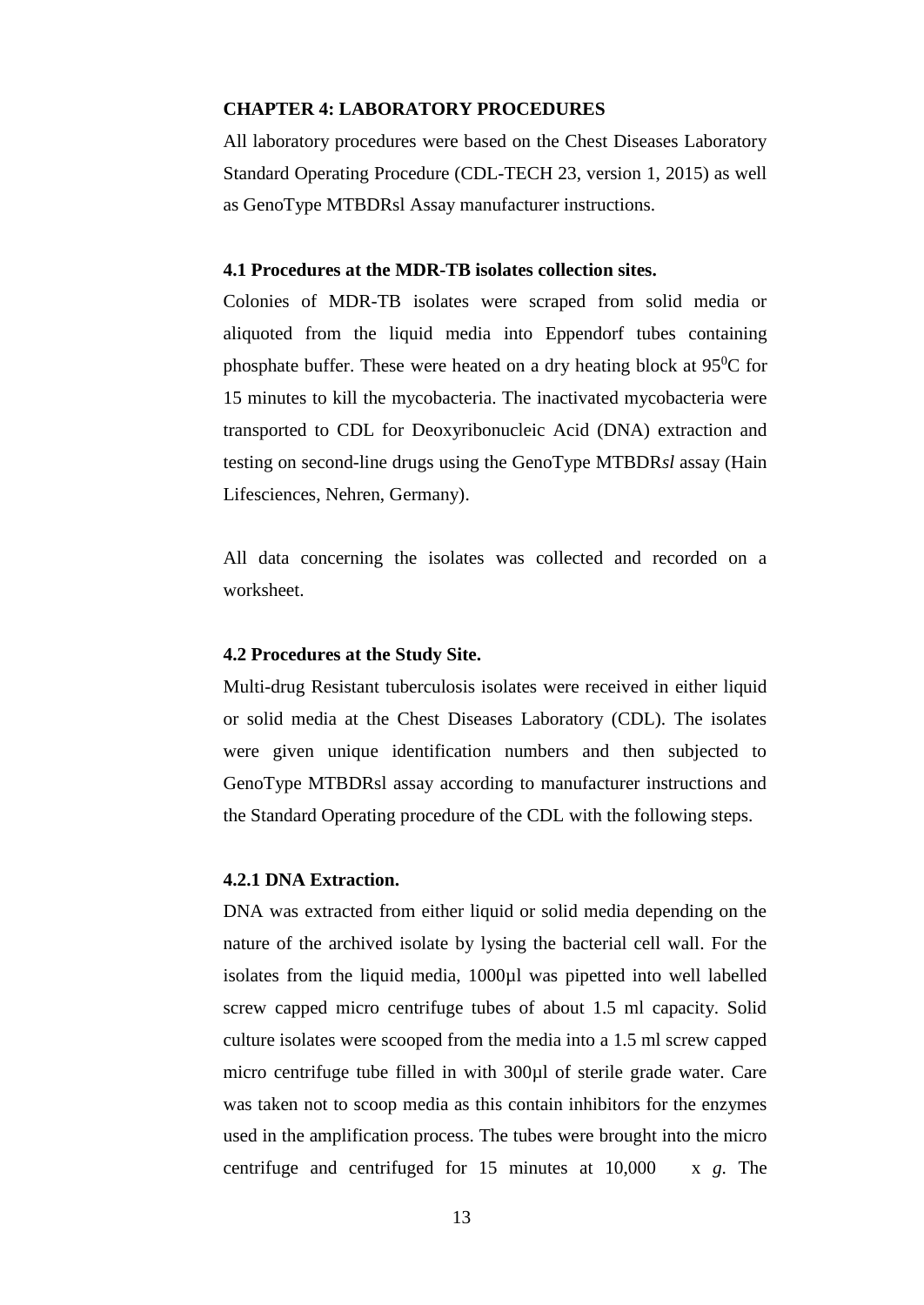supernatant was discarded into a discard jar and pellets re-suspended in 100µl of Lysis Buffer (A-LYS) by vortexing. The sample was then incubated for 5 minutes in a dry heating block with temperature maintained at 95<sup>0</sup>C. The samples were briefly spun down at 10,000 x g for 2 minutes. The sample mixture was neutralised by adding 100µl of Neutralization Buffer (A-NB). Further centrifugation was done for 5 minutes at a full speed of 13,000 x *g* in a table top centrifuge. About 5µl of DNA supernatant was used for PCR.

#### <span id="page-23-0"></span>**4.2.2 Master Mix Preparation**

This process was done in the **pre-amplification room (**clean room). With the room surface and laminar flow hood cleaned with 1% sodium hypochlorite, HotStart DNA polymerase,  $10X$  PCR buffer, MgCl<sub>2</sub> solution, Molecular grade PCR water was removed from the freezer, Primer Nucleotide Mix for second line drugs (PNM*sl)* for Mycobaterium tuberculosis drug resistance for second line drug (MTBDR*sl*) as needed from the refrigerator to thaw. These were kept outside the hood. The PCR tubes and micro centrifuge tube were retrieved using aseptic techniques, closed and labeled. The PNM, 10X PCR buffer, MgCl<sub>2</sub> solution, molecular grade PCR water and HotStart DNA polymerase were aliquot in that order into the micro centrifuge tube.

**Table 2. Sample Preparation matrix.** The table below illustrates the different volume mixtures for a single test.

| <b>Reagents (Master</b> | <b>Volumes</b> per |
|-------------------------|--------------------|
| Mix)                    | sample             |
| $PNMsl(\mu l)$          | 35                 |
| PCR Buffer $(\mu l)$    | 5                  |
| $MgCl2(\mu l)$          | $\overline{2}$     |
| H <sub>2</sub> O (µl)   | 3                  |
| Taq polymerase (µl)     | 0.2                |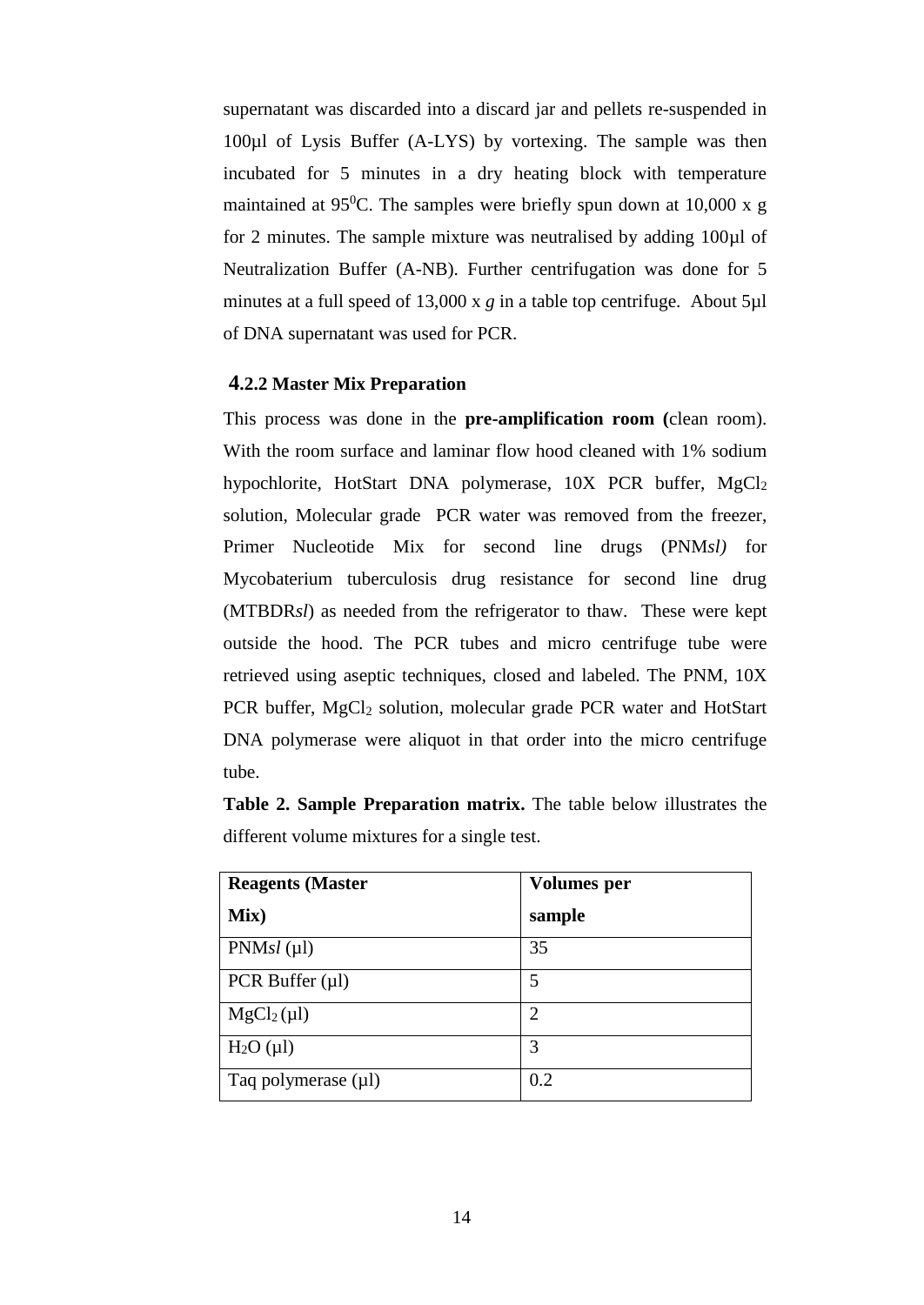The Master Mix reagents were mixed without creating bubbles. For optimal handling of the preparation, the Master Mix were aliquoted in 45µl into each labeled PCR tube. The rack containing the PCR tubes were covered with absorbent paper. All equipment were wiped with 1% sodium hypochlorite and Personal Protective clothing used were removed prior to transferring the test material to the processing laboratory where the 5µl of template DNA was to be added.

## <span id="page-24-0"></span>**4.2.3 Amplification**

DNA released into solution was multiplied or amplified to million copies using real-time polymerised chain reaction (RT-PCR) so that it could be quantified and detected.

All steps were done in the **Post-Amplification Room**. The PCR tubes were transfered to the thermocycler where a program for at least 40 cycles  $(10 + 30$  cycles) for specimens (MTBDR Hot 40) was set. The program parameters were checked and a menu as shown below was followed to start the appropriate program.

| <b>Minutes/Seconds</b> | Temperature $(^0C)$ | <b>No. of Cycles</b> |
|------------------------|---------------------|----------------------|
| 15 Minutes             | 95                  |                      |
| 30 Seconds             | 95                  | 10                   |
| 2 Minutes              | 58                  |                      |
| 25 Seconds             | 95                  | 20                   |
| 40 Seconds             | 53                  |                      |
| 40 Seconds             | 70                  |                      |
| 8 Minutes              | 70                  |                      |

#### **Table 3. Amplification Profile:**

<span id="page-24-1"></span>Heating rate  $\leq 2.2^{\circ}$ C/sec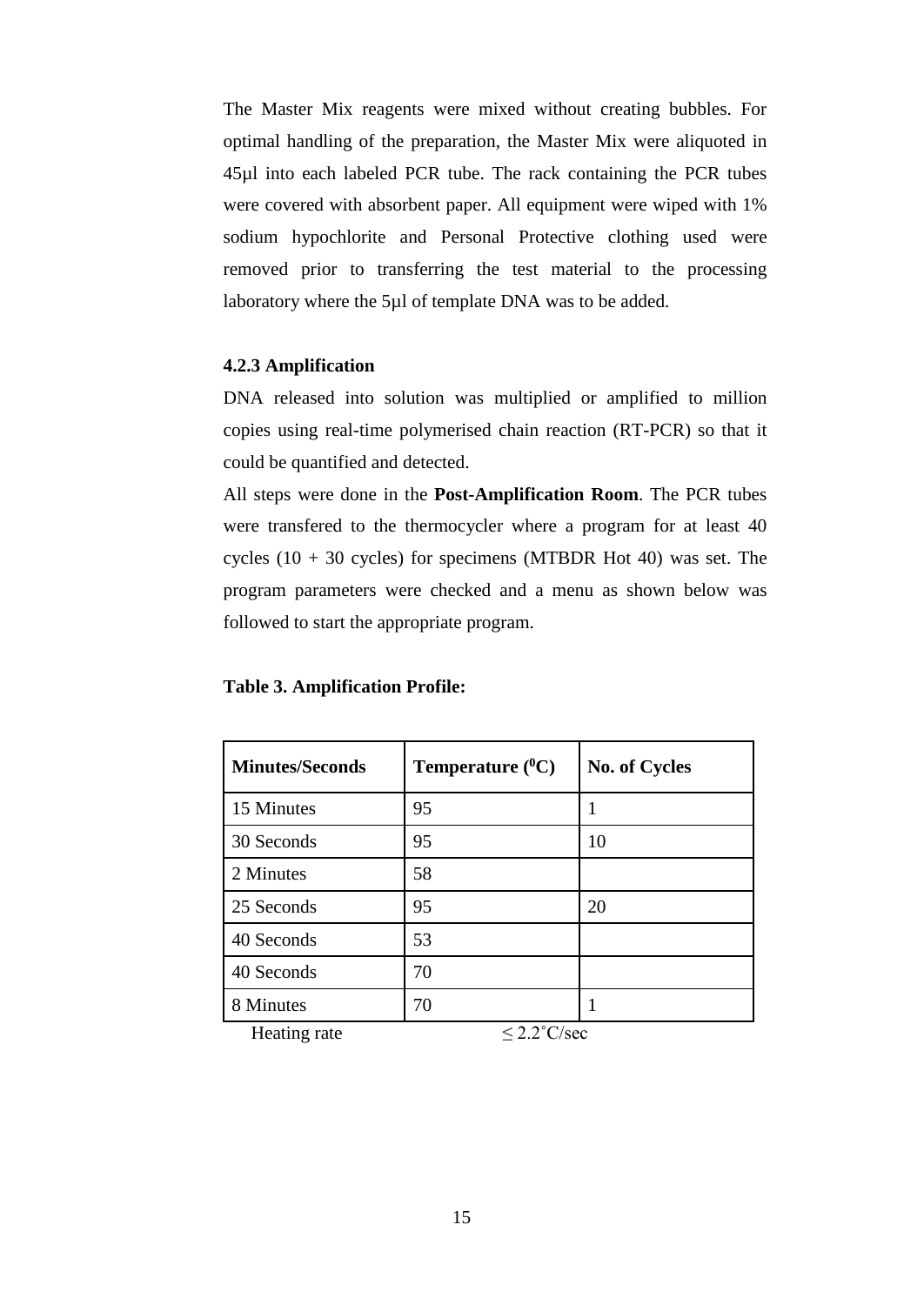#### **4.2.4 Hybridization**

<span id="page-25-0"></span>This was a process of binding the ssDNA to the specific probes on the strip (Reverse Hybridization) which was carried out in the Post-Amplification Room. The HYB and STR solutions were pre-warmed to  $45^{\circ}$ C in a water bath for a minimum of 15 minutes followed by prewarming of the TwinCubator to  $45^{\circ}$ C. The other remaining reagents were warmed to room temperature in exception of CON-C and SUB-C. In each well, 20l of DEN solution was pipetted and mixed with 20µl of corresponding amplified DNA sample in each well, pipetting up and down several times. This was followed by incubation at room temperature for 5 minutes. After 5 minutes, the DNA strips were removed from the tubes and labelled. About 1 ml of HYB solution was added to each well and gently shaken to homogenize the solution. The strips were put into each well with the coloured marker facing up. These were then placed in the TwinCubator to incubate for 30 minutes at  $45^{\circ}$ C. After the 30 minutes incubation, the HYB solution was poured off carefully into the sink and the remaining solution removed by forcefully tapping the tray against a paper tower on a bench top. All condensation that formed on lids before incubation step was wiped off. Then 1 ml of STR buffer was added in each well and incubated for 15 minutes in a TwinCubator at  $45^{\circ}$ C. While this was happening, diluted conjugate solution was prepared in 15 ml centrifuge/conical tube by adding 10µl of CON-C into 1000µl of CON-D for each sample. These was prepared fresh for each run. Following this incubation, the solution was removed and wash with 1 ml RIN for 1 minute per well on TwinCubator. The RIN solution was poured out and washing repeated for a further 1 minute. The last RIN solution was removed and 1 ml distilled water added per well on TwinCubator. Once the distilled water was removed, 1 ml of substrate was added in each well and the preparation placed under Aluminium foil in the TwinCubator for 2-10 minutes. A colour reaction indicated reaction completion after 4-5 minutes. After reaction was completed, two washes with 1 ml of distilled water for 1 minute was done and the strips were then transferred to result sheet.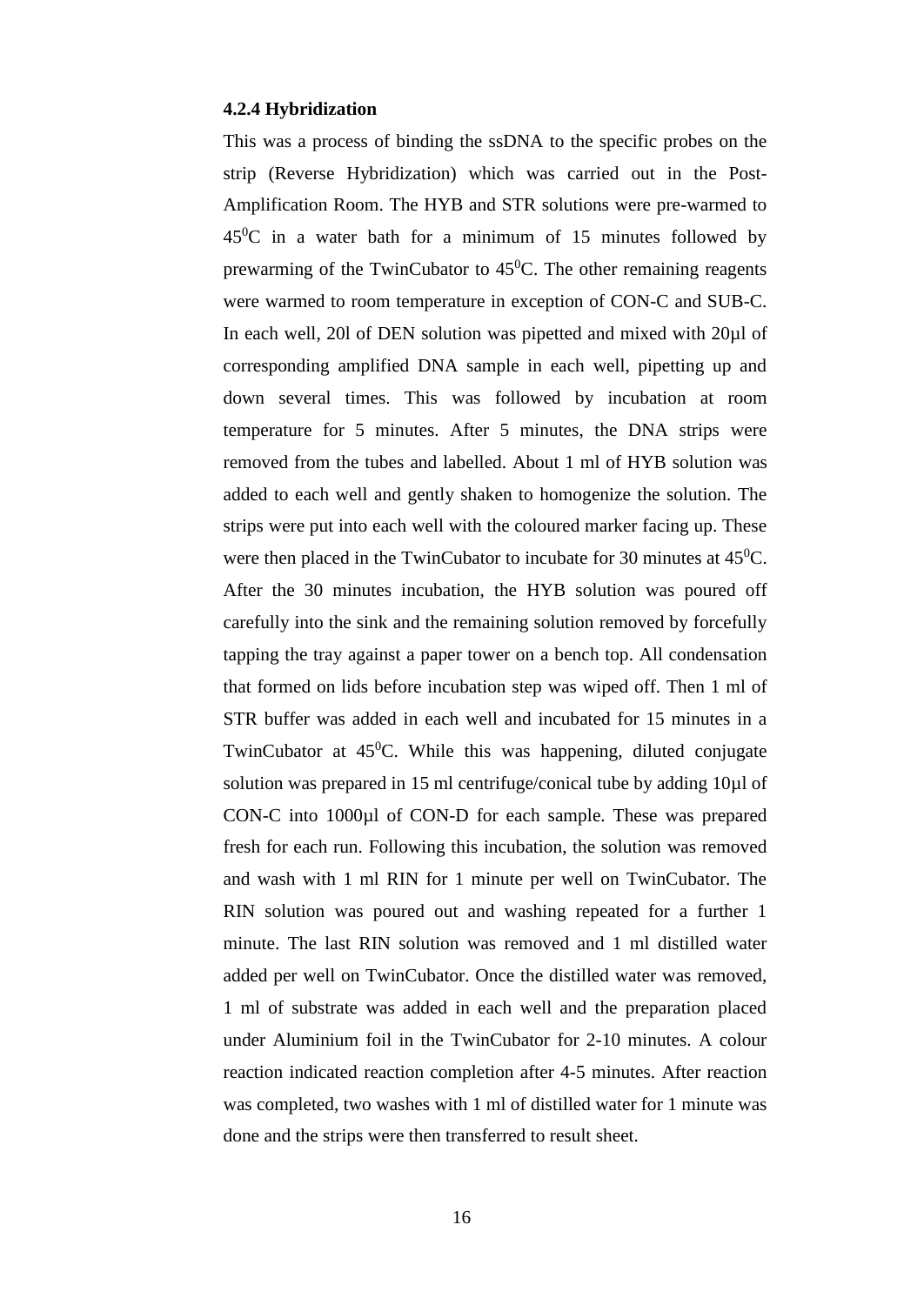#### **4.2.5 GenoType® MTBDR***sl* **Assay Results Interpretation**

Interpretation of results for second line drugs was done using the GenoType® MTBDR*sl* DNA strips.The *gyrA* and *rss* each had a control band (locus control) which was to be present on the strip in order to interpret the results for each gene (See figure 1).The *gyrA* detected fluoroquinolone (FLQ) resistance*, rss* detected resistance to aminoglycosides/cyclic peptides (AG/CP) and *emb*B was allowed to draw a conclusion about a resistance to ethambutol for the strain tested.In order for a batch of results to be valid, the negative control strip had a CC and AC band present, but no other bands was to be visible.



<span id="page-26-0"></span>**Figure 1. Example of GenoType MTBDR Line Probe Assay Results**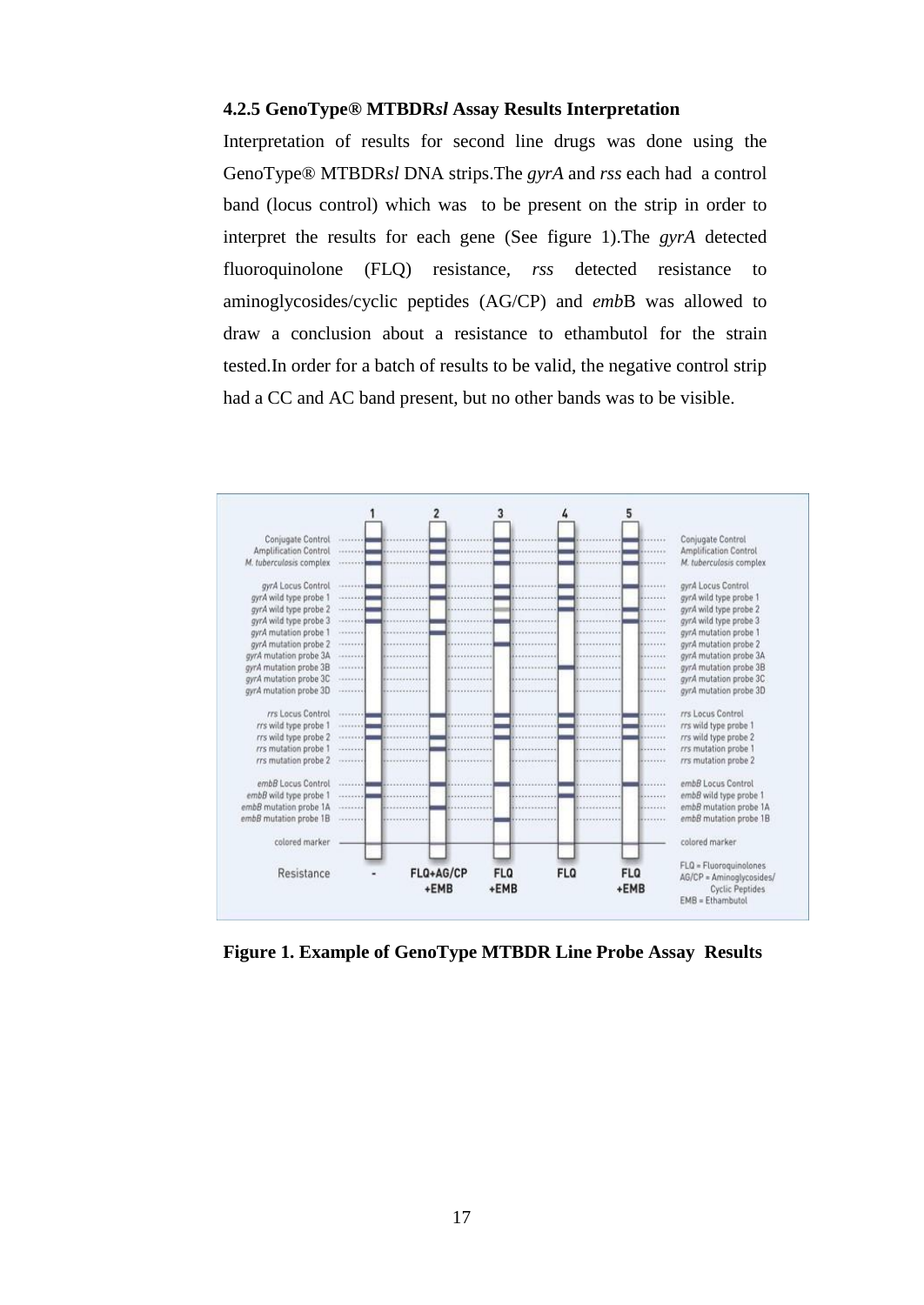#### **4.2.6 Data collection and analysis.**

A total of 113 MDR-TB isolates were collected from UTH, CDL and TDRC laboratories. The GenoType MTBDRR*sl* assay (Hain test) was used to identify mutations that codes for XDR-TB. Demographic data were correlated to ascertain specific characteristics of XDR-TB. Analysis of the data was done using SPSS statistical package version 22.0 to determine proportion of occurrence.

## <span id="page-27-0"></span>**4.2.7 Ethical Consideration**

Permission for the use of MDR-TB isolates was obtained from the management of the University Teaching Hospital, Tropical Diseases Research Centre and Chest Diseases Laboratory. Ethical clearance was sought from the University of Zambia Biomedical Research Ethics Committee (UNZABREC). However, no consent was obtained as the study used laboratory bacterial isolates only. Numerical identification was used to identify the samples and safeguard patient identity.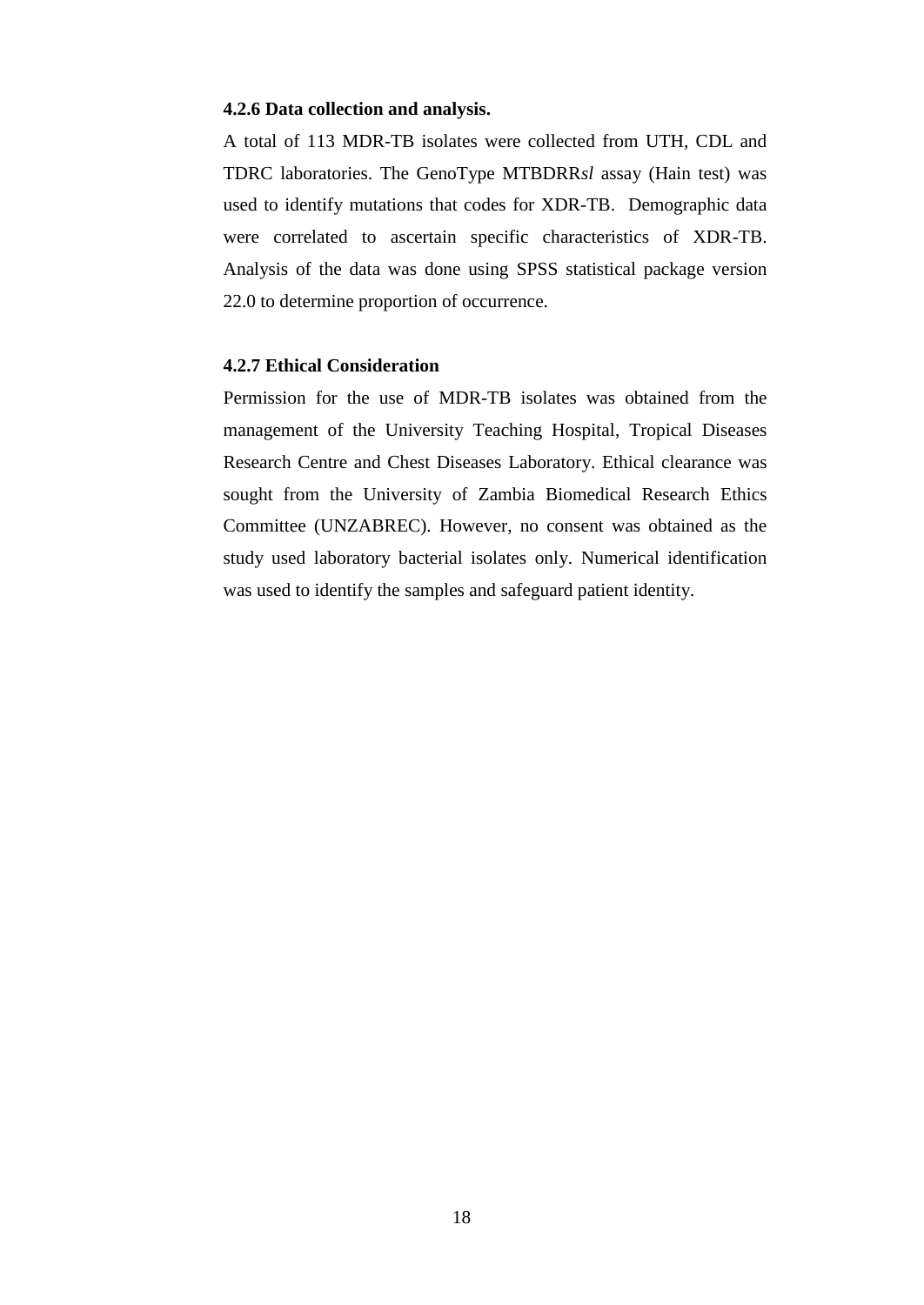## **CHAPTER 5: RESULTS**

<span id="page-28-0"></span>

**Figure 2: Origin of MDR-TB Isolates.** A total of 113 MDR-TB isolates were tested ( $n = 16$ , TDRC;  $n = 52$ , CDL;  $n = 45$ , UTH)

These isolates were referred to the culture facilities for determination of drug resistant patterns using minimum inhibition concentration methods.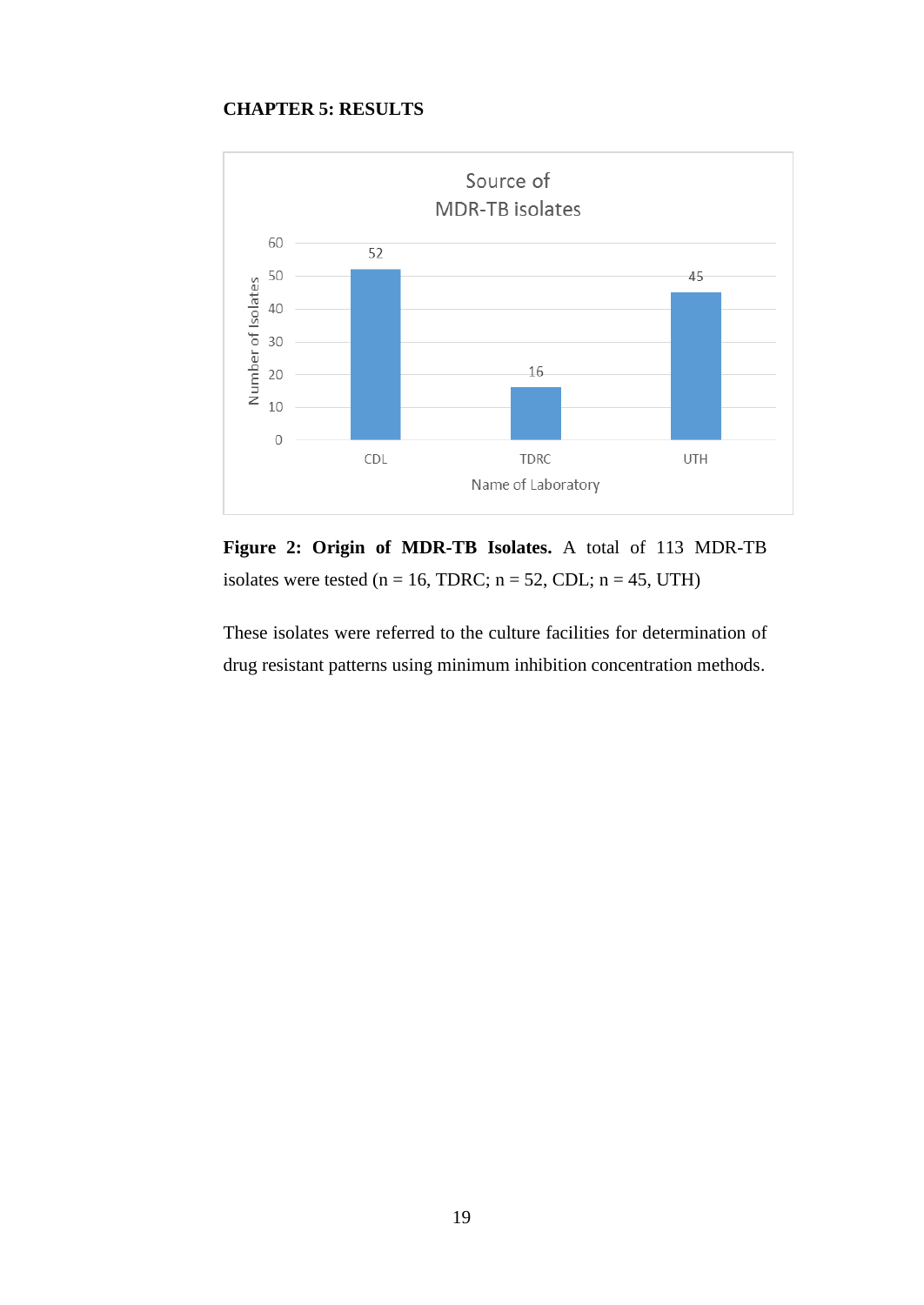

NC = Negative Control; PC = Positive Control

## **Figure 3**. **GenoType MTBDR***sl* **v2.0 assay results.**

The strip number 219588 show resistance to fluoroquinolones only with mutation at *gyrA* while strip number 219604 showed resistance to Fluoroquinolones and Kanamycin/Capreomycin/Viomycin with mutation at *gyrA* and at rrs MUT1 with absence of *rrs* WT1. Strip number 219604 is a characteristic XDR-TB strain.

The rest of the strips did not show any mutation bands at *gyrA*, rrs and *eis* regions and all Wild types were present. All the tests were run together with both negative and positive controls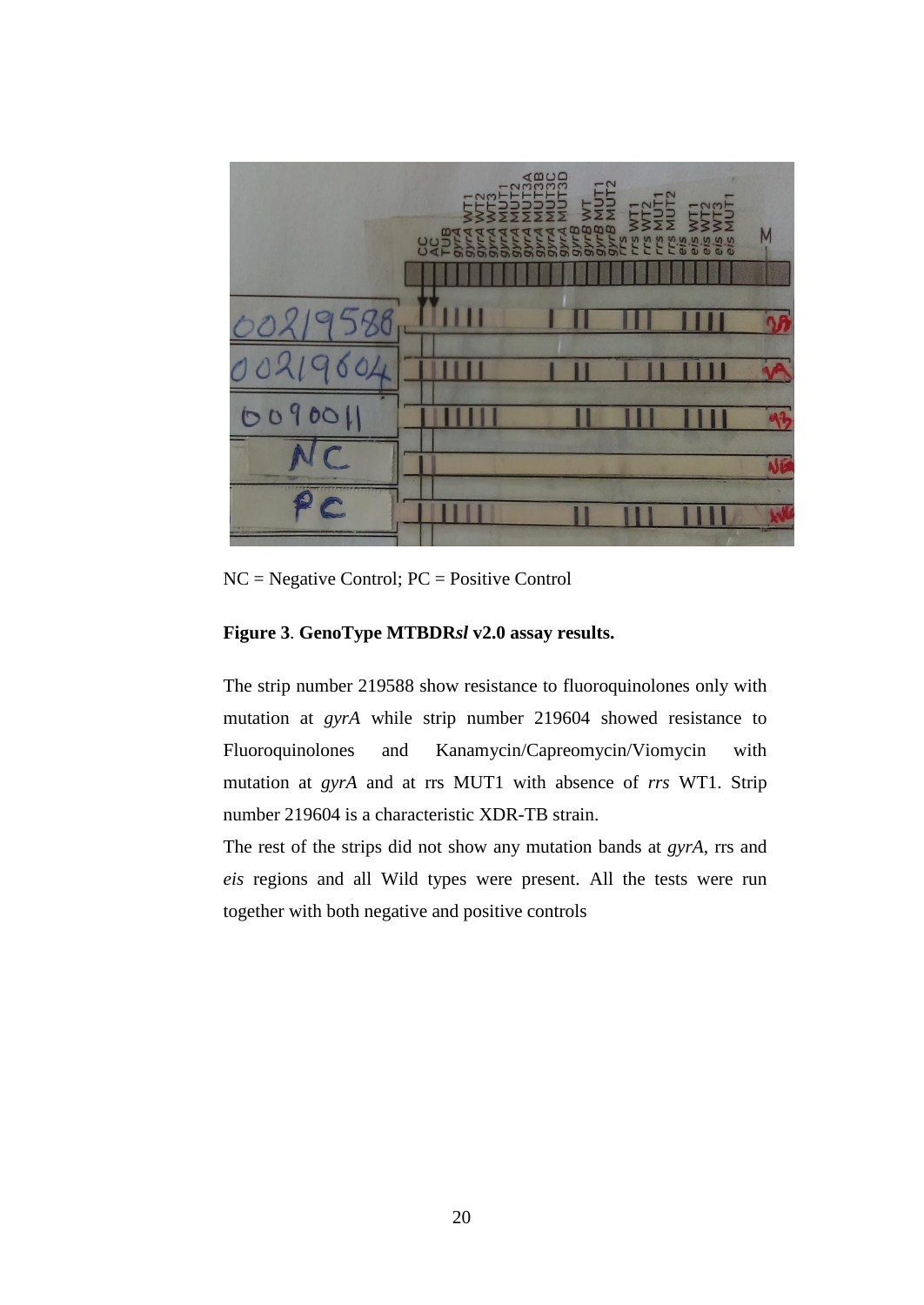#### <span id="page-30-0"></span>**CHAPTER 6: DISCUSSIONS**

This is the first study to assess the presence of XDR-TB in Zambia. In order to identify XDR-TB, we utilised the GenoType MTBDR*sl* Assay to detect Mycobacteria tuberculosis and mutations associated with resistance to fluoroquinolones, aminoglycosides-capreomycin and ethambutol. The *gyrA* detected fluoroquinolone (FLQ) resistance, *rrs* detected resistance to aminoglycosides/cyclic peptides (AG/CP) and *emb*B. Determination of FLQ resistance occurs when there is mutation in the quinolone resistance-determining regions (QRDR) of the *gyrA* gene (coding for the A-subunit of the DNA gyrase). Resistance to AG/CP is detected by targeting a region of the 16S rRNA gene (encoded by the *rrs* gene), whereas identification of mutations in the embB gene enable detection of ethambutol resistance (Tagliani *et al*, 2015).

Our study identified mutations in the *gyrA*; *gyrA* and the *rrs* regions for two isolates respectively. The sample which had mutations associated with resistance to Fluoroquinolones (*gyrA*) and Kanamycin/Capreomycin/Viomycin (*rrs*) with absence of *rrs* WT1 was confirmed as an XDR-TB strain. The isolate belonged to a 22 year old female MDR-TB patient who was attended to at a local clinic in Lusaka with resistance to streptomycin, isoniazid, ethambutol and rifampicin. Information on her treatment for MDR-TB was not available. She died in 2012. The other isolate showed mutation in the *gyrA* region which was an indication that it was resistant to fluoroquinolones (FLQ) only. This was an MDR-TB male patient aged 38 years who was also earlier diagnosed with resistance to Streptomycin, Isoniazid, Ethambutol and Rifampicin. He was referred for MDR-TB treatment at the University Teaching Hospital and died in 2012 as well.

The age range of the subjects included in the study subject was between 14 – 70 years revealing that there is no specific age group for tuberculosis disease. This is consistent with other studies which confirmed that 70% of TB disease occur between the ages of  $15 - 54$ years (Phelamei, 2013). More males (58.4%) than females (41.6%) were found to have TB in this study. This is comparable to Neyrolles and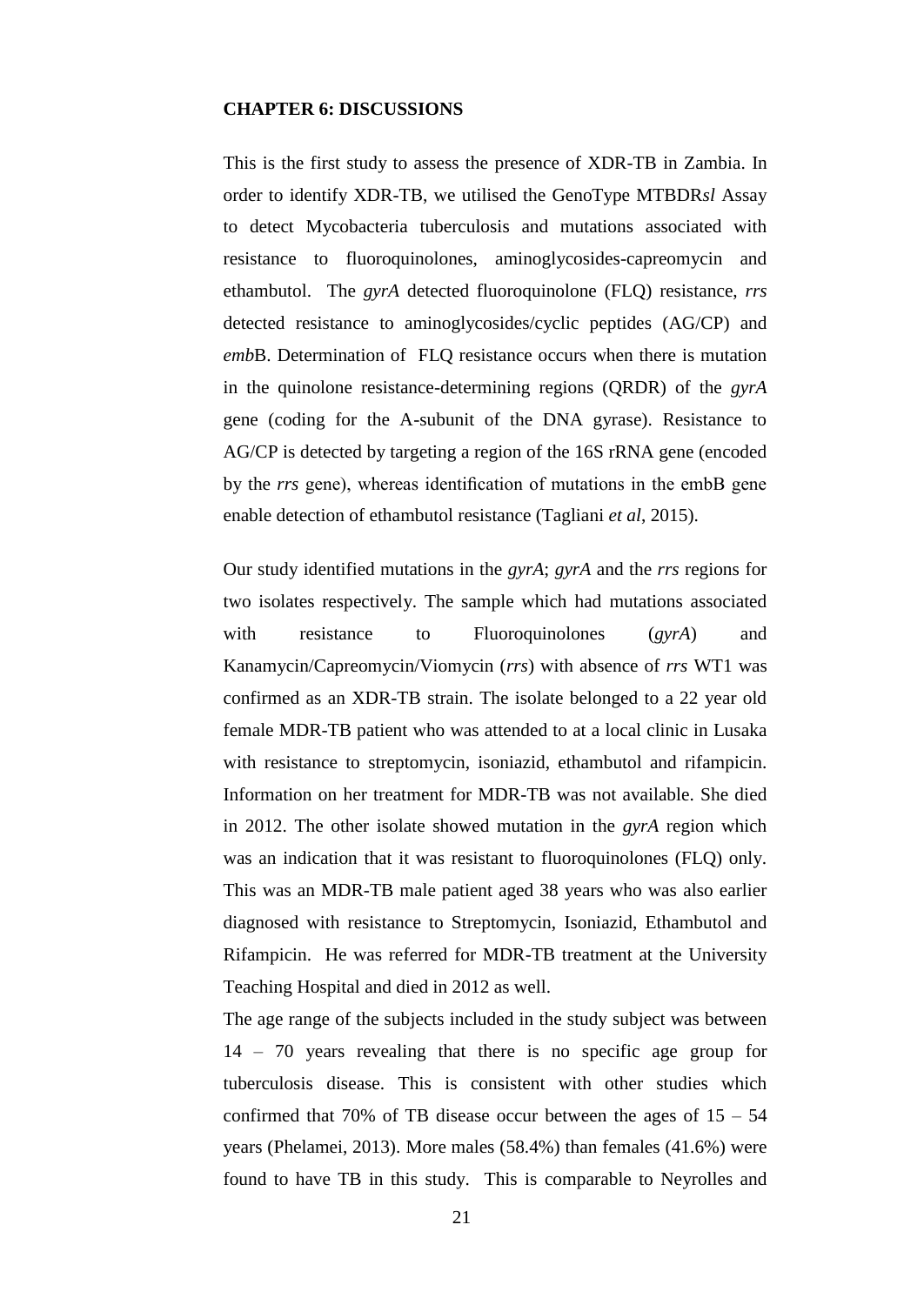colleague who stated that of the 10% that get infected with mycobacteria tuberculosis regardless of sex, males are 70% more likely going to develop the disease than females. Males are much exposed to predisposing factors such as outdoor dust, smoking, alcohol and overcrowding places than females.

By detecting a case of XDR-TB in Zambia, this study serves as a wakeup call to the Ministry of Health to invest in diagnostic capacities for identification of XDR-TB before it becomes a serious public health problem. There is likely that a lot more cases are undiagnosed due to lack of laboratory capacity to perform second-line drug susceptibility testing. Implementation of comprehensive strategies which emphasises timely diagnosis through quality assured bacteriology must be prioritised if Zambia has to prevent the emergence of extremely drug resistant tuberculosis.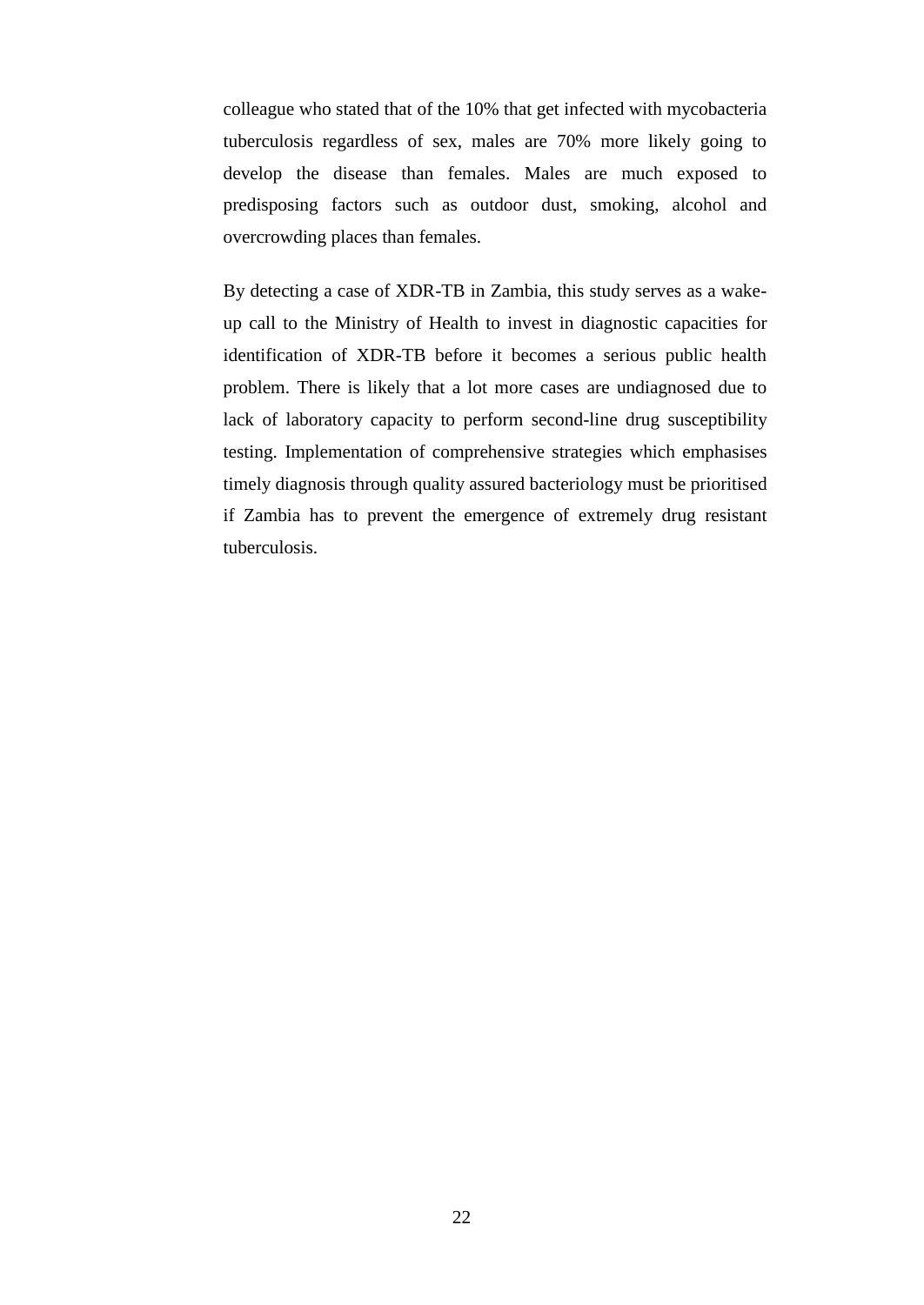## <span id="page-32-1"></span><span id="page-32-0"></span>**CHAPTER 7: CONCLUSIONS AND RECOMMENDATIONS 7.1 Conclusions**

Our study found one isolate (0.9%) with Extremely Drug-Resistant Tuberculosis (XDR-TB) among the 113 Multi-Drug Resistant Tuberculosis (MDR-TB) cases tested. It also revealed the presence of fluoroquinolone mono-resistant strains of TB.

## <span id="page-32-2"></span>**7.2 Recommendations**

This is the first study to report on the presence of Extremely Drug Resistant Tuberculosis (XDR-TB) in Zambia. It is therefore recommended that:

- 1. Zambia should introduce routine testing of XDR-TB among cases of MDR-TB by building capacity for second-line drug susceptibility testing.
- 2. Government should invest in the development and strengthening of drug resistant TB surveillance program.
- 3. Government should invest in rapid diagnostic tools which will respond to the challenges of drug resistant tuberculosis promptly.

## <span id="page-32-3"></span>**7.3 Limitation of the Study**

Time and resource constraints could not allow the researcher to carry out comparative studies using different test methods.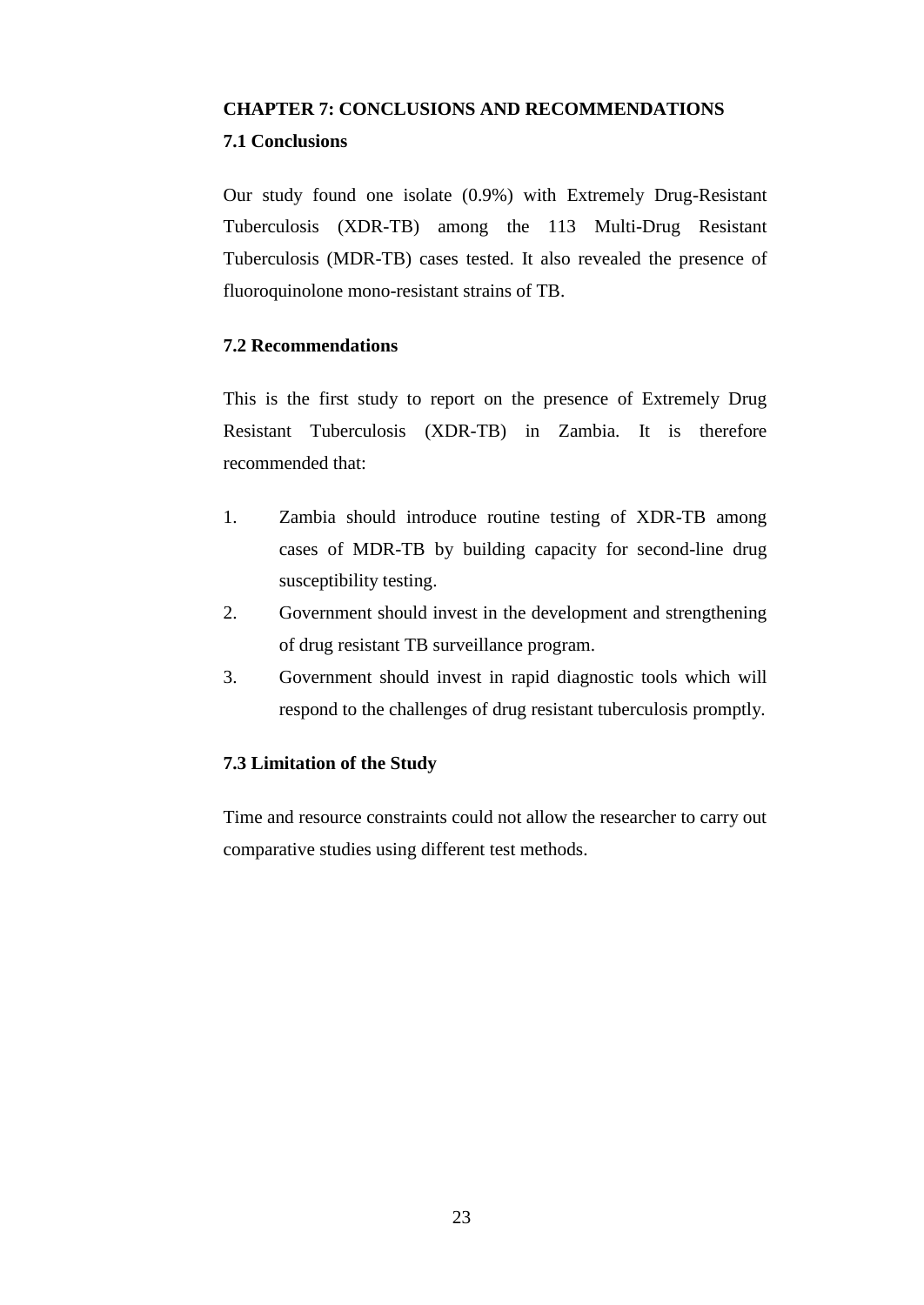#### <span id="page-33-0"></span>**8.0 REFERENCES**

- 1. Acosta, C.D., Dadu, A., Ramsay, A and M. Dara1, M. (2014).Sort It Supplement: TB in Eastern Europe, 2012–2014 Drug-resistant tuberculosis in Eastern Europe: challenges and way forward. *International Union Against Tuberculosis and Lung Disease. Health solutions for the poor vole 4 supplement*
- 2. Booker, M.J (1996). Compliance, coercion, and compassion: moral dimensions of the return of tuberculosis. *Journal of Medical Humanities*; 17:91–102.
- 3. Dahle UR (2006). Extensively drug resistant tuberculosis: beware patients lost to follow-up. *BMJ* : 333
- 4. Centers for Disease Control and Prevention (2006). Emergence of *Mycobacterium tuberculosis* with extensive resistance to second-line drugs-worldwide. *MMWR Morb Mortal Wkly Rep* 55: 305
- 5. CDL Routine isolates archives (2008-2015)
- 6. CDL-TB-TECH-023, version 1(2014). Line Probe Assay (LPA) Testing (GenoType MTBDR*plus* for MDR-TB screening and GenoType MTBDR*sl* for XDR-TB Screening).
- 7. Churchyard GJ.,Scano F.,Grant AD.,Chaisson RE (2007). Tuberculosis Preventive Therapy in the Era of HIV Infection: Overview and Research Priorities. Journal Infectious Dis: 196 (Suppl 1)
- 8. Gandhi,N.R.,Weissman,D.,Moodley,P.,Ramathal,M.,Elson,I.,Kre iswirth,B.N.,Mathema.,Shashkina,E.,Rothenberg,R.,Moll,A.P.,Fr iedland,G.,Sturm,A.W., Sarita Shah,N(2012). Nosocomial Transmission of Extensively Drug-Resistant Tuberculosis in a Rural Hospital in South Africa. *The Journal of Infectious Diseases*; 207:9–17
- 9. Gandhi, N.R., Nunn P., Dheda K., Schaaf H.S., Zignol M., Van Soolingen D., Jensen P., Boyona J (2010). Multidrug-resistant and extensively drug-resistant tuberculosis: a threat to global control of tuberculosis. *Lancet*, 375: 1830-1843.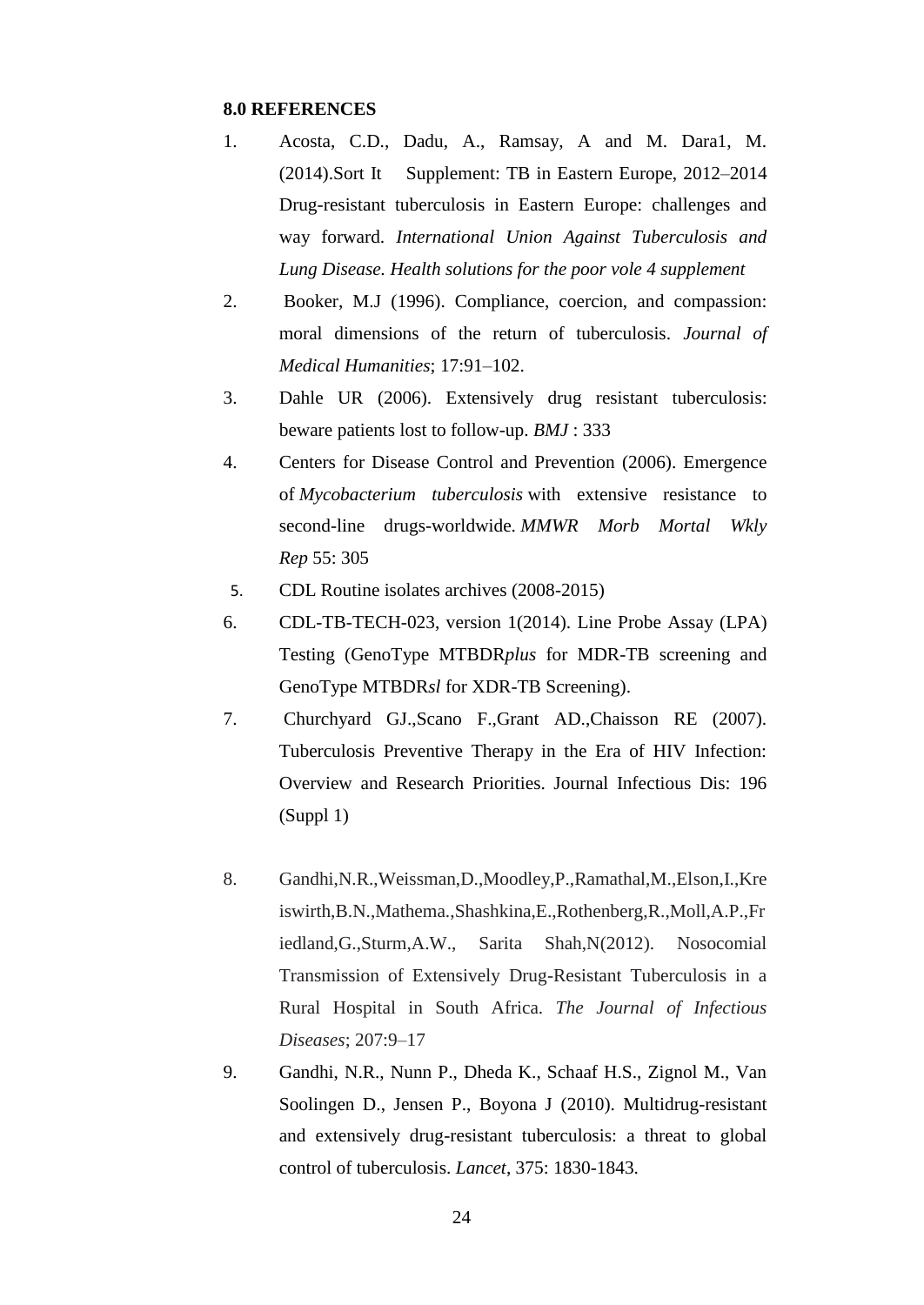- 10. Gandhi N.R, Moll A, Sturm AW., [Pawinski R.](https://www.ncbi.nlm.nih.gov/pubmed/?term=Pawinski%20R%5BAuthor%5D&cauthor=true&cauthor_uid=17084757), [Govender](https://www.ncbi.nlm.nih.gov/pubmed/?term=Govender%20T%5BAuthor%5D&cauthor=true&cauthor_uid=17084757)  [T.](https://www.ncbi.nlm.nih.gov/pubmed/?term=Govender%20T%5BAuthor%5D&cauthor=true&cauthor_uid=17084757), [Lalloo U.](https://www.ncbi.nlm.nih.gov/pubmed/?term=Lalloo%20U%5BAuthor%5D&cauthor=true&cauthor_uid=17084757), [Zeller K.](https://www.ncbi.nlm.nih.gov/pubmed/?term=Zeller%20K%5BAuthor%5D&cauthor=true&cauthor_uid=17084757), [Andrews J.](https://www.ncbi.nlm.nih.gov/pubmed/?term=Andrews%20J%5BAuthor%5D&cauthor=true&cauthor_uid=17084757), [Friedland G](https://www.ncbi.nlm.nih.gov/pubmed/?term=Friedland%20G%5BAuthor%5D&cauthor=true&cauthor_uid=17084757) (2006). Extensively drug-resistant tuberculosis as a cause of death in patients co-infected with tuberculosis and HIV in a rural area of South Africa. *Lancet* 2006; **368:1575**–1580.
- 11. GenoType® MTBDR*plus* product insert. Hain Lifesciences. Version 1.0; 2/2007.
- 12. GenoType® MTBDR*sl* product insert. Hain Lifesciences. Version 1.0; 2/2007.
- 13. Global TB Report 2015. [www.who.int/tb.data](http://www.who.int/tb.data)
- 14. Hirsh AE, Tsolaki AG, DeRiemer K, Feldman MW, Small PM. Stable association between strains of *Mycobacterium tuberculosis* and their human host populations. Proc Natl Acad Sci USA. 2004; 101:4871–6
- 15. Ignatyeva O., Kontsevaya I., Kovalyov A., [Balabanova](https://www.ncbi.nlm.nih.gov/pubmed/?term=Balabanova%20Y%5BAuthor%5D&cauthor=true&cauthor_uid=22378910) Y., [Nikolayevskyy](https://www.ncbi.nlm.nih.gov/pubmed/?term=Nikolayevskyy%20V%5BAuthor%5D&cauthor=true&cauthor_uid=22378910) V.[,Toit K., Dragan](https://www.ncbi.nlm.nih.gov/pubmed/?term=Dragan%20A%5BAuthor%5D&cauthor=true&cauthor_uid=22378910) A. [Maxim](https://www.ncbi.nlm.nih.gov/pubmed/?term=Maxim%20D%5BAuthor%5D&cauthor=true&cauthor_uid=22378910) D., [Mironova](https://www.ncbi.nlm.nih.gov/pubmed/?term=Mironova%20S%5BAuthor%5D&cauthor=true&cauthor_uid=22378910) S., [Kummik](https://www.ncbi.nlm.nih.gov/pubmed/?term=Kummik%20T%5BAuthor%5D&cauthor=true&cauthor_uid=22378910) T., [Muntean](https://www.ncbi.nlm.nih.gov/pubmed/?term=Muntean%20I%5BAuthor%5D&cauthor=true&cauthor_uid=22378910) I., [Koshkarova](https://www.ncbi.nlm.nih.gov/pubmed/?term=Koshkarova%20E%5BAuthor%5D&cauthor=true&cauthor_uid=22378910) K., and [Drobniewski](https://www.ncbi.nlm.nih.gov/pubmed/?term=Drobniewski%20F%5BAuthor%5D&cauthor=true&cauthor_uid=22378910) F (2012). Detection of Resistance to Second-Line Antituberculosis Drugs by Use of the Genotype MTBDRsl Assay: Multicenter Evaluation and Feasibility Study. Journal of Clinical Microbiology 50(5): 1593–1597.
- 16. Isaakidis P., Das M., Kumar AMV., Peskett C., Khetarpal M., Bamne A.,Adsul B.,Manglani M.,Sachdeva KS.,Parmar M.,Kanchar A.,Rewari BB.,Deshpande A.,Rodrigues C.,Shetty A.,Rebello L.,Saranchu P (2014). Alarming Levels of Drug-Resistant Tuberculosis in HIV-Infected Patients in Metropolitan Mumbai, India. PLoS ONE 9:e110461.
- 17. Iseman M.D (1993). Treatment of multidrug-resistant tuberculosis. *N Engl J Med*. 329:784–91.
- 18. Joen D.O., Shin D.O., Park S.K., Soe J.E., Cho Y.O., Lee J.U., Kim D.Y., Kong S.J., Kim Y.S., Shim T.S.,(2011). Treatment Outcome and Mortality among Patients with Multidrug-resistant Tuberculosis in Tuberculosis Hospitals of the Public Sector. J Korean Med Sci. 26: 33–41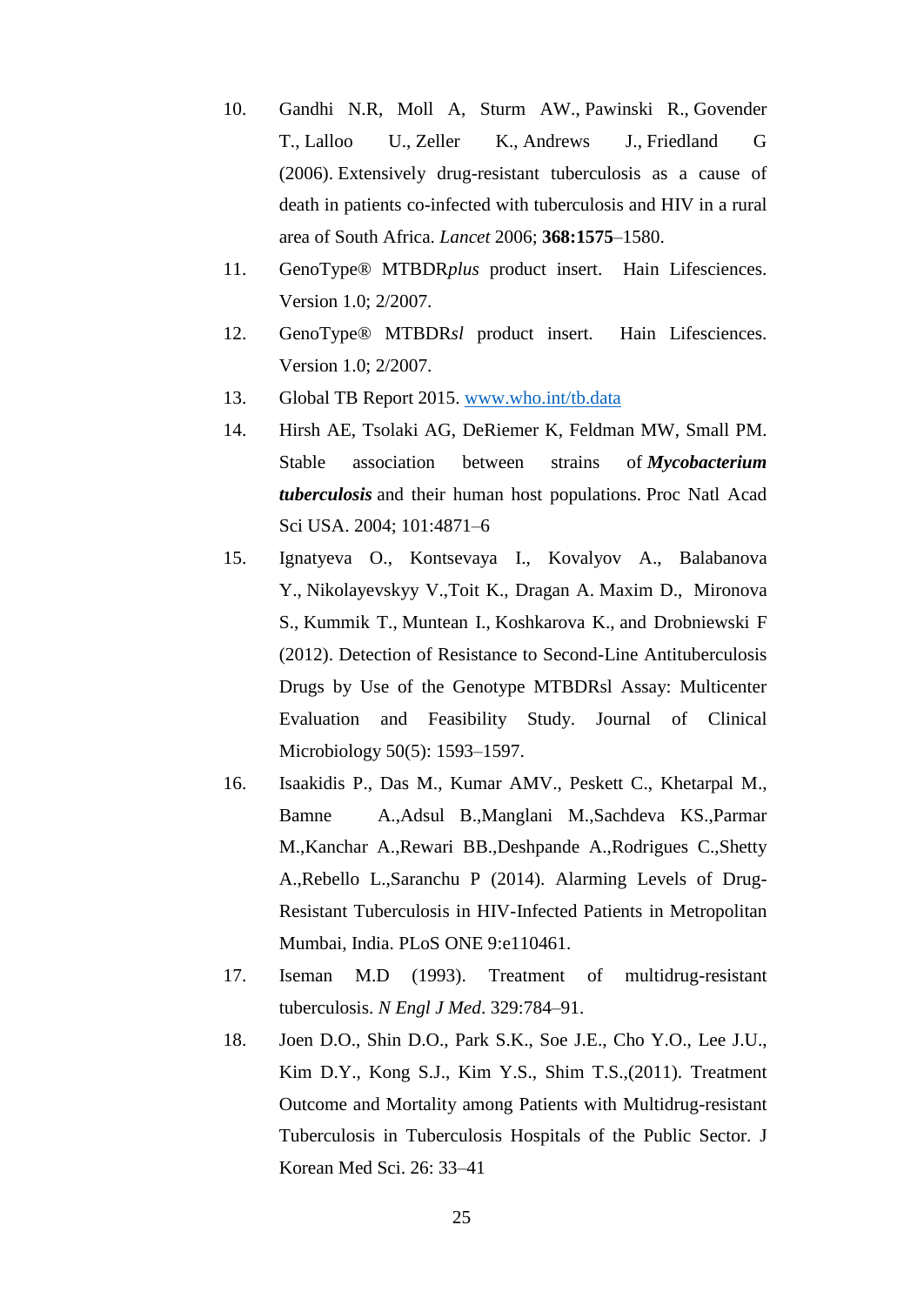- 19. Kam KM, Yip CW (2004). Surveillance of *Mycobacterium tuberculosis* susceptibility to second-line drugs in Hong Kong, 1995–2002, after the implementation of DOTS-plus. *Int J Tuberc Lung Dis*. 8:760–766
- 20. Kapata N., [Mbulo G.](http://www.ncbi.nlm.nih.gov/pubmed/?term=Mbulo%20G%5BAuthor%5D&cauthor=true&cauthor_uid=26224169), [Cobelens](http://www.ncbi.nlm.nih.gov/pubmed/?term=Cobelens%20F%5BAuthor%5D&cauthor=true&cauthor_uid=26224169) F., [de Haas P.](http://www.ncbi.nlm.nih.gov/pubmed/?term=de%20Haas%20P%5BAuthor%5D&cauthor=true&cauthor_uid=26224169), [Schaap A.](http://www.ncbi.nlm.nih.gov/pubmed/?term=Schaap%20A%5BAuthor%5D&cauthor=true&cauthor_uid=26224169), [Mwamba P.](http://www.ncbi.nlm.nih.gov/pubmed/?term=Mwamba%20P%5BAuthor%5D&cauthor=true&cauthor_uid=26224169), [Mwanza W.](http://www.ncbi.nlm.nih.gov/pubmed/?term=Mwanza%20W%5BAuthor%5D&cauthor=true&cauthor_uid=26224169), [Muvwimi M.](http://www.ncbi.nlm.nih.gov/pubmed/?term=Muvwimi%20M%5BAuthor%5D&cauthor=true&cauthor_uid=26224169), [Muyoyeta M.](http://www.ncbi.nlm.nih.gov/pubmed/?term=Muyoyeta%20M%5BAuthor%5D&cauthor=true&cauthor_uid=26224169), [Moyo](http://www.ncbi.nlm.nih.gov/pubmed/?term=Moyo%20M%5BAuthor%5D&cauthor=true&cauthor_uid=26224169)  [M.](http://www.ncbi.nlm.nih.gov/pubmed/?term=Moyo%20M%5BAuthor%5D&cauthor=true&cauthor_uid=26224169), [Mulenga](http://www.ncbi.nlm.nih.gov/pubmed/?term=Mulenga%20L%5BAuthor%5D&cauthor=true&cauthor_uid=26224169) L., [Grobusch M.P.](http://www.ncbi.nlm.nih.gov/pubmed/?term=Grobusch%20MP%5BAuthor%5D&cauthor=true&cauthor_uid=26224169), [Godfrey-Faussett P](http://www.ncbi.nlm.nih.gov/pubmed/?term=Godfrey-Faussett%20P%5BAuthor%5D&cauthor=true&cauthor_uid=26224169) and [Ayles](http://www.ncbi.nlm.nih.gov/pubmed/?term=Ayles%20H%5BAuthor%5D&cauthor=true&cauthor_uid=26224169)  [H](http://www.ncbi.nlm.nih.gov/pubmed/?term=Ayles%20H%5BAuthor%5D&cauthor=true&cauthor_uid=26224169) (2015). The Second Zambian National Tuberculosis Drug Resistance survey -a comparison of conventional and molecular methods*. Tropical Journal of International Health*, vol:1492- 1500
- 21. Kapata N., Chanda-Kapata P., Bates M., [Mwaba P.](https://www.ncbi.nlm.nih.gov/pubmed/?term=Mwaba%20P%5BAuthor%5D&cauthor=true&cauthor_uid=24033538), [Cobelens](https://www.ncbi.nlm.nih.gov/pubmed/?term=Cobelens%20F%5BAuthor%5D&cauthor=true&cauthor_uid=24033538)  [F.](https://www.ncbi.nlm.nih.gov/pubmed/?term=Cobelens%20F%5BAuthor%5D&cauthor=true&cauthor_uid=24033538), [Grobusch MP.](https://www.ncbi.nlm.nih.gov/pubmed/?term=Grobusch%20MP%5BAuthor%5D&cauthor=true&cauthor_uid=24033538), [Zumla A](https://www.ncbi.nlm.nih.gov/pubmed/?term=Zumla%20A%5BAuthor%5D&cauthor=true&cauthor_uid=24033538) (2013). Multidrug-resistant TB in Zambia: review of national data from 2000 to 2011. Tropic Med Int Health. 18: 1386–1391.
- 22. Kapata N., Chanda-Kapata P.,Ngosa W.,Metitiri M.,Klinkenberg E.,Kalisyaart N.,Shibemba A.,Chabala C.,Chongwe G.,Tembo M.,Mulenga L.,Mbulo G.,Katemangwe P.,Sakala S.,Chizema-Kawesha E.,Masiye F.,Sinyangwe G.,Onazaki I.,Mwaba P.,Chikamata D.,Zumla A.,Grobusch MP (2015). Zambia National Tuberculosis Prevalence Survey 2013 - 2014
- 23. Karakousis P. C. (2009). Mechanisms of Action and Resistance of Antimycobacterial Agents. In: *Antimicrobial Drug Resistance*. D. L. Mayers, Springer: pp.271-291.
- 24. Kim H.R., Hwang S.S., Kim H.J, Lee S.M., Yoo C.G., Kim Y.W., [Han SK.](https://www.ncbi.nlm.nih.gov/pubmed/?term=Han%20SK%5BAuthor%5D&cauthor=true&cauthor_uid=17968823), [Shim YS.](https://www.ncbi.nlm.nih.gov/pubmed/?term=Shim%20YS%5BAuthor%5D&cauthor=true&cauthor_uid=17968823), [Yim JJ](https://www.ncbi.nlm.nih.gov/pubmed/?term=Yim%20JJ%5BAuthor%5D&cauthor=true&cauthor_uid=17968823) (2007) Impact of extensive drug resistance on treatment outcomes in non-HIV-infected patients with multi-drug resistant tuberculosis. *Clin Infect Dis* 45:1290–5. PMID: 17968823
- 25. Kocagoz T., C. J. Hackbarth., [Unsal](https://www.ncbi.nlm.nih.gov/pubmed/?term=Unsal%20I%5BAuthor%5D&cauthor=true&cauthor_uid=8843279) I, [Rosenberg](https://www.ncbi.nlm.nih.gov/pubmed/?term=Rosenberg%20EY%5BAuthor%5D&cauthor=true&cauthor_uid=8843279) EY., [Nikaido](https://www.ncbi.nlm.nih.gov/pubmed/?term=Nikaido%20H%5BAuthor%5D&cauthor=true&cauthor_uid=8843279) H., [Chambers](https://www.ncbi.nlm.nih.gov/pubmed/?term=Chambers%20HF%5BAuthor%5D&cauthor=true&cauthor_uid=8843279) HF (1996). "Gyrase mutations in laboratoryselected, fluoroquinolone-resistant mutants of Mycobacterium tuberculosis H37Ra."Antimicrob Agents Chemotherapy 40: 1768-1774.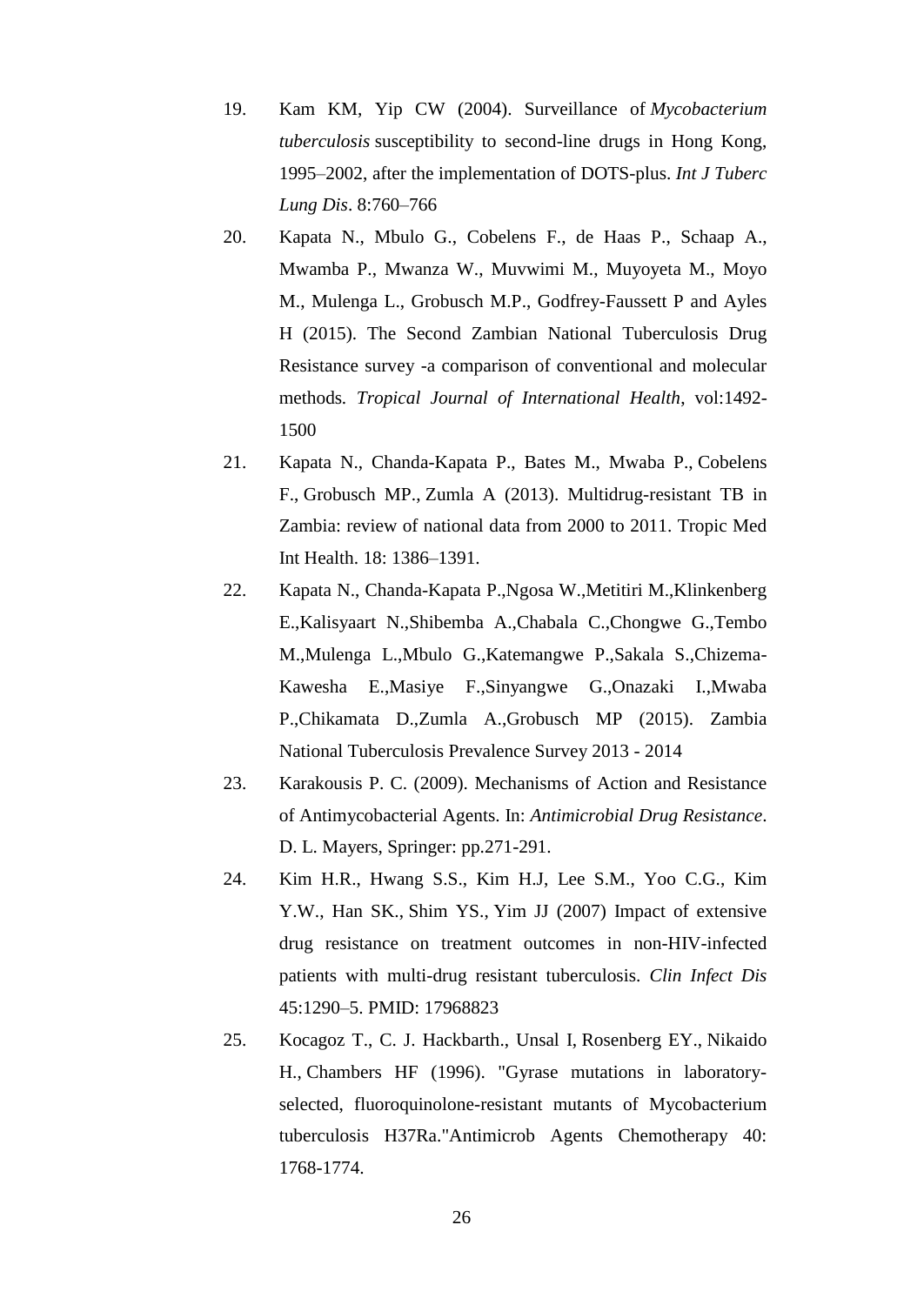- 26. Kolyva, A.S.; Karakousis, P.C. (2012). Old and New TB Drugs: Mechanisms of Action and Resistance, Understanding Tuberculosis - New Approaches to Fighting Against Drug Resistance, Dr.Pere-Joan Cardona (Ed.), ISBN: 978-953-307- 948-6, InTech, Available from: [http://www.intechopen.com/books/understanding-tuberculosis](http://www.intechopen.com/books/understanding-tuberculosis-new-approaches-to-fighting-against-drugresistance/old-and-new-tb-drugs-mechanisms-of-action-and-resistance)[new-approaches-to-fighting-against-drugresistance/old-and-new](http://www.intechopen.com/books/understanding-tuberculosis-new-approaches-to-fighting-against-drugresistance/old-and-new-tb-drugs-mechanisms-of-action-and-resistance)[tb-drugs-mechanisms-of-action-and-resistance](http://www.intechopen.com/books/understanding-tuberculosis-new-approaches-to-fighting-against-drugresistance/old-and-new-tb-drugs-mechanisms-of-action-and-resistance)
- 27. Migliori GB., De Iaco G., Besozzi G., Centis R., Cirillo DM (2006). The tuberculosis X Factor Lancet Infectious Diseases 6:679. [www.ncbi.nlm.nih.gov.](http://www.ncbi.nlm.nih.gov/)
- 28. Marahatta, S.B (2010). Multi-drug resistant tuberculosis burden and risk factors: an update. *Kathmandu Univ Med J.* 8: 116-125.
- 29. Mlambo, C.K., Warren, R.M., Poswa, X., Victor, T.C., Duse, A.G., Marais, E (2008). Genotypic diversity of extensively drugresistant tuberculosis (XDR-tuberculosis) in South Africa. *Int J Tuberc Lung Dis.* 12:99–104.
- 30. Morris,M.D.,Quezada,L.,Bhat,P.,Moser,K.,Smith,J.,Perez,H.,Lan iado-Laborin,R.,Estrada-Guzman,J., and Rodwel,T.C (2013). Social, Economic, and Psychological Impacts of MDR-TB Treatment in Tijuana, Mexico: A Patient's Perspective. *Int J Tuberc Lung Dis.* 17: 954–960.
- 31. Masjedi MR., Farnia P., Sorooch S (2006). Extensively drugresistant tuberculosis: 2 years of surveillance in Iran. *Clin Infect Dis* 43:841–847.
- 32. Mwinga A., Hosp M., Godfrey-Faussett P., Quigley M., Mwaba P., Mugala B N., Nyirenda O., Luo, N., Pobee J., Elliott A M., McAdam K P.W.J., Porter J D.H (1998). Twice weekly tuberculosis preventive therapy in HIV infection in Zambia. AIDS vol 12:18
- 33. Neyrolles O, Quintana-Murci (2009). Sexually inequality in Tuberculosis. PLOS Med 6 (12): e1000199.
- 34. NTLP Data, Zambia (2013)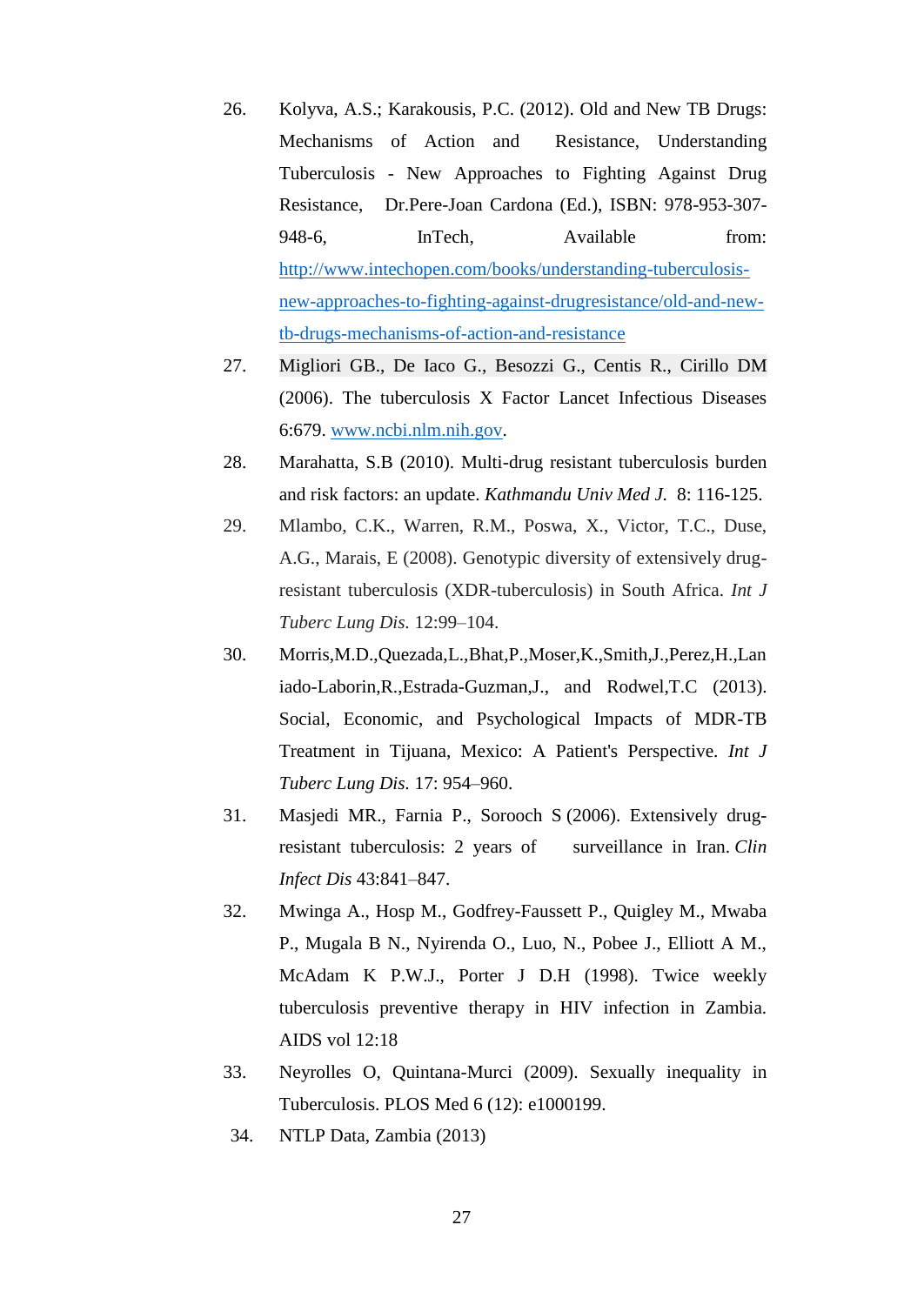- 35. Ormerod, L.P (2007). Role of surgery in pulmonary multidrugresistant tuberculosis. Thorax; 62: 377.
- 36. Phelamei, S (2013). Tuberculosis: 70% of cases occur in the agegroups of 15 – 54 years. Zee News, India
- 37. Sandhu GK (2011). Tuberculosis: Current Situation, Challenges and Overview of its Control Programs in India. J Glob Infect Dis. 3:143-150
- 38. Shen, G.H., Tsao, T.C., Kao, S.J., Lee, J.J., Chen, Y.H., Hsieh, W.C., [Hsu GJ.](https://www.ncbi.nlm.nih.gov/pubmed/?term=Hsu%20GJ%5BAuthor%5D&cauthor=true&cauthor_uid=22285045), [Hsu YT,](https://www.ncbi.nlm.nih.gov/pubmed/?term=Hsu%20YT%5BAuthor%5D&cauthor=true&cauthor_uid=22285045). [Huang CT.](https://www.ncbi.nlm.nih.gov/pubmed/?term=Huang%20CT%5BAuthor%5D&cauthor=true&cauthor_uid=22285045), [Lau YJ.](https://www.ncbi.nlm.nih.gov/pubmed/?term=Lau%20YJ%5BAuthor%5D&cauthor=true&cauthor_uid=22285045), [Tsao SM.](https://www.ncbi.nlm.nih.gov/pubmed/?term=Tsao%20SM%5BAuthor%5D&cauthor=true&cauthor_uid=22285045), [Hsueh](https://www.ncbi.nlm.nih.gov/pubmed/?term=Hsueh%20PR%5BAuthor%5D&cauthor=true&cauthor_uid=22285045)  [PR.](https://www.ncbi.nlm.nih.gov/pubmed/?term=Hsueh%20PR%5BAuthor%5D&cauthor=true&cauthor_uid=22285045) (2012). Does empirical treatment of community-acquired pneumonia with Fluoroquinolones delay tuberculosis treatment and result in fluoroquinolone resistance in *Mycobacterium tuberculosis*? Controversies and solutions*. Int J Antimicrob Agents* 39: 201–5.
- 39. Tagliani, E, Andrea, M., Cabibbe., Miotto P., Borroni E.,Toro JC., Mansjö M., Hoffner S., Hillemann D., Zalutskaya A., Skrahina A.,Cirillo DM (2015). Diagnostic Performance of the New Version (v2.0) of GenoType MTBDRsl Assay for Detection of Resistance to Fluoroquinolones and Second-Line Injectable Drugs: a Multicenter. Journal of Clinical Microbiology, Vol 54:12
- 40. TDRC TB archives (2008-2015).
- 41. UTH TB LAB\_Cryobank (2008-2015).
- 42. World Health Organization. (2010). Multidrug-resistant and extensively drug-resistant tuberculosis: 2010 global report on surveillance and response. Geneva, Switzerland: World Health Organization, 2010. Report No. WHO/HTM/tuberculosis/2010.3.
- 43. Xu, B., Qi Zhao, Qi. Yi Hu. Shi, Y., Wang.W and Vinod K. Diwan.V.K (2014). Experiences in anti-tuberculosis treatment in patients with multiple previous treatments and its impact on drug resistant tuberculosis epidemics*. Global Health Action.* Vol. 7
- 44. Xu, C., Kreiswirth, B.N., [Sreevatsan S.](https://www.ncbi.nlm.nih.gov/pubmed/?term=Sreevatsan%20S%5BAuthor%5D&cauthor=true&cauthor_uid=8896523), [Musser JM.](https://www.ncbi.nlm.nih.gov/pubmed/?term=Musser%20JM%5BAuthor%5D&cauthor=true&cauthor_uid=8896523), [Drlica K.](https://www.ncbi.nlm.nih.gov/pubmed/?term=Drlica%20K%5BAuthor%5D&cauthor=true&cauthor_uid=8896523) (1996). "Fluoroquinolone associated with specific gyrase mutations in clinical isolates of multidrug-resistant